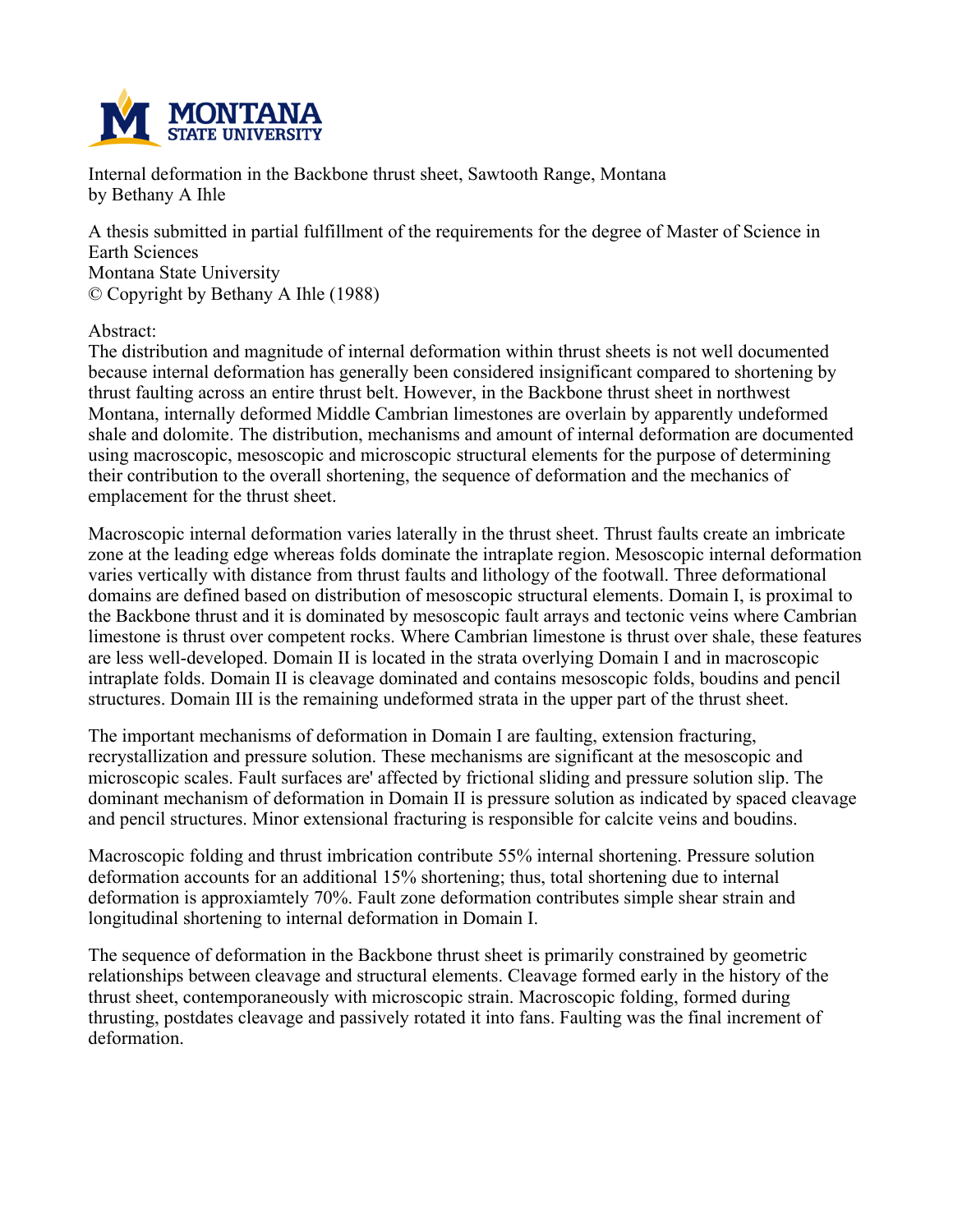## INTERNAL DEFORMATION IN THE BACKBONE THRUST SHEET,

The Company of the Company of the Company of the Company of the Company of the Company of the Company of the Company of the Company of the Company of the Company of the Company of the Company of the Company of the Company

SAWTOOTH RANGE, MONTANA

by

Bethany A. Ihle

جوړ په

### A thesis submitted in partial fulfillment of the requirements for the degree

## $\circ$ f

Master of Science

in

Earth Sciences

### MONTANA STATE UNIVERSITY Bozeman, Montana

June 1988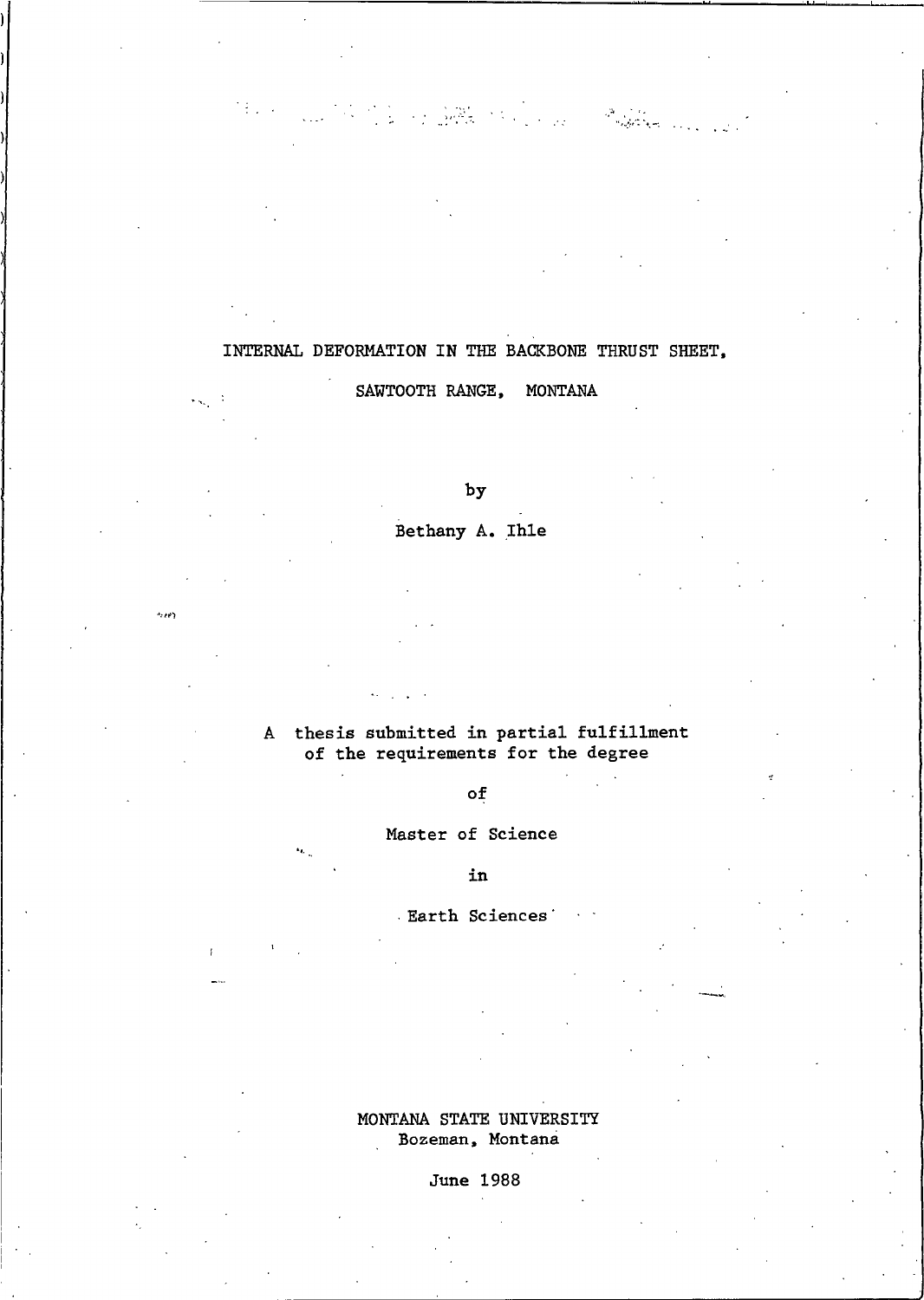**APPROVAL** 

of a thesis submitted by

Bethany A. Ihle

This thesis has been read by each member of the thesis committee and has been found to be satisfactory regarding content, English usage, format, citations, bibliographic style, and consistency and is ready for submission to the College of Graduate Studies.

 $\frac{5}{5}$ /5/88

Quilet R. Committee

Approved for the Major Department

 $5 - 5 - 8$ Date

Head, Major Department

Approved for the College of Graduate Studies

June 10, 1988

Denry L Parson

ii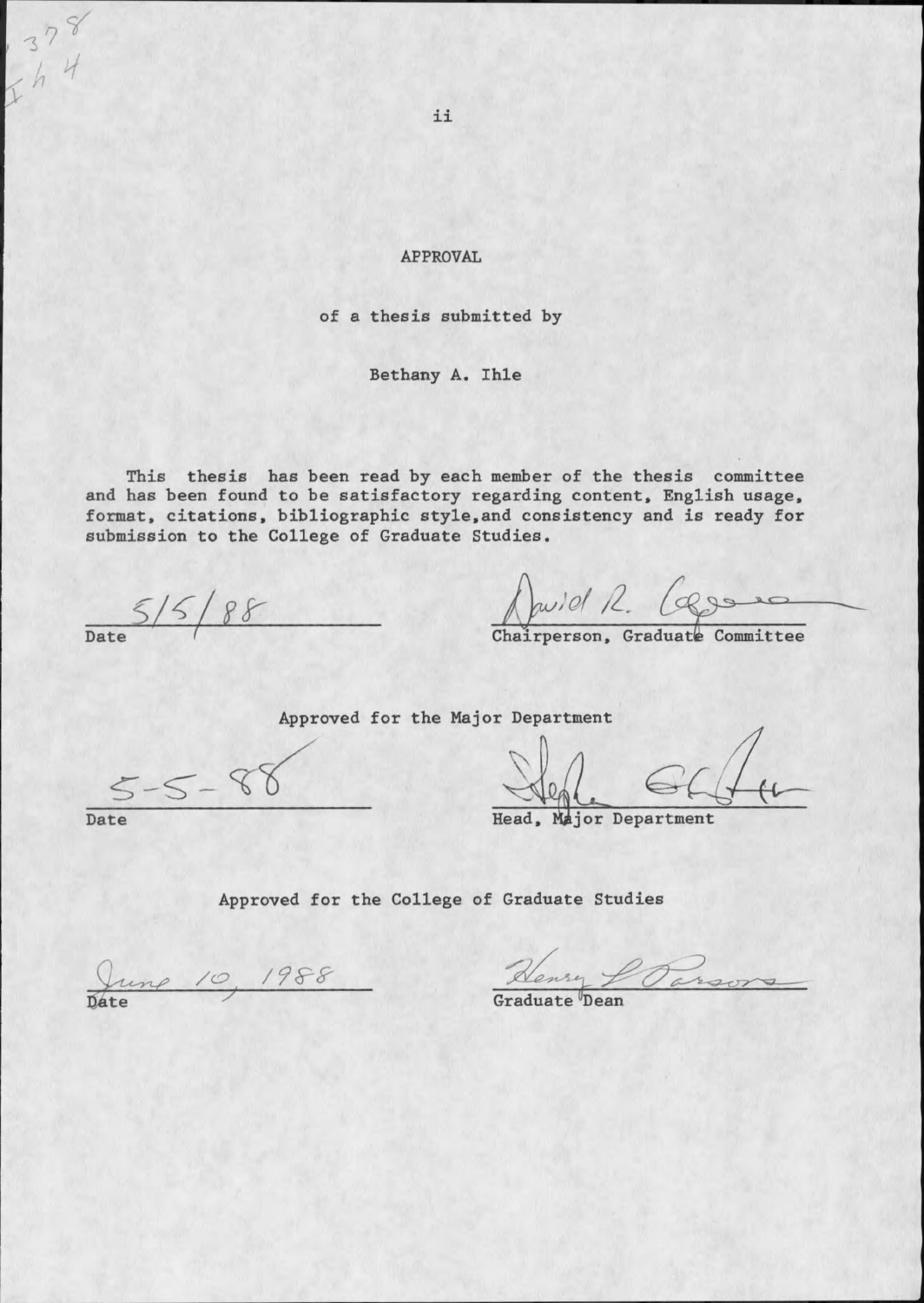#### STATEMENT OF PERMISSION TO USE

this thesis in partial fulfillment  ${\tt In}$ presenting of the requirements for a master's degree at Montana State University, I agree that the Library shall make it available to borrowers under rules of the Library. Brief quotations from this thesis are allowable without special permission, provided that accurate acknowledgement of source is made.

Permission for extensive quotation from or reproduction of this thesis may be granted by my major professor, or in his absence, by the Director of Libraries when, in the opinion of either, the proposed use of the material is for scholarly purposes. Any copying or use of the material in this thesis for financial gain shall not be allowed without my written permission.

Signature Athans 1. Ille

iii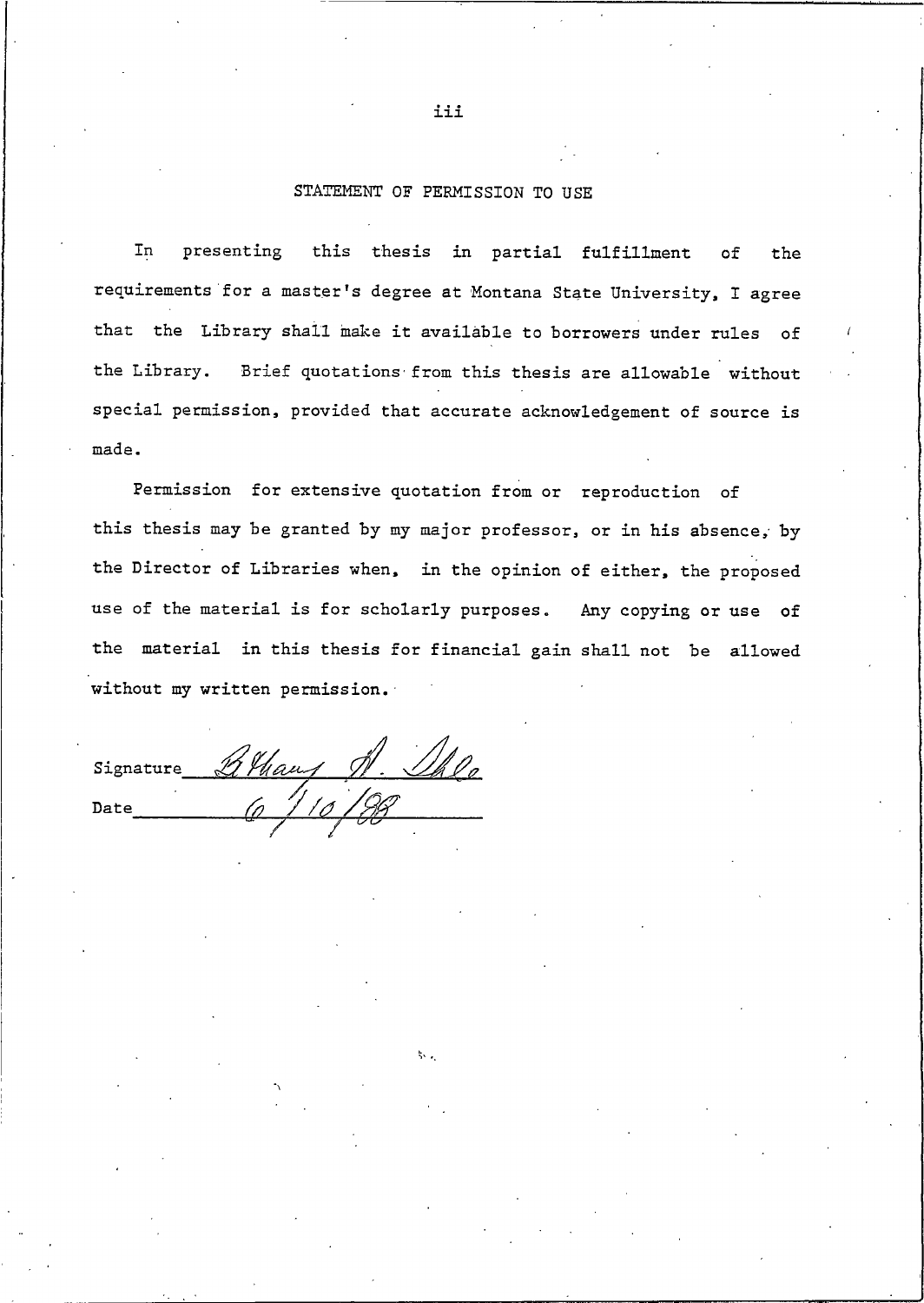#### **ACKNOWLEDGEMENTS**

Many individuals and funding sources were instrumental in getting through this thesis. First I'd like to thank my funding sources, me Chevron U.S.A, Tenneco and the Montana Geological Society who kept me in beer and supplies in the field. My advisor, Dr. David R. Lageson, suggested the project, guided my thinking on thrust sheet deformation and made comments which greatly improved this manuscript. Drs. James Schmitt and David W. Mogk served on the reading committee and G. contributed good ideas. Dr. John Childs provoked my thinking on the project and inspired me to continue. My student comrades were remarkable for their friendship and help during the stressful days. The remaining faculty and the office staff, especially Sara and Ann, are commended for handling the daily crises with a smile.

I'd like to thank Conrad Bressie who helped me overcome my fear of My younger brother, Jack Ihle, made a noble effort to bears. be interested in geology while serving five weeks as a field assistant. Jack! Bill and Jimmie Jones of Dupuyer are given special Thanks. thanks. for without their interest and generosity, this project would have taken much longer. It certainly would not have been as much fun!

Thanks, Craig, for your love and understanding.

Thanks, Monte, for the many things you taught me.

Last of all, I'd like to thank my family, especially my parents, Renee and Luther Ihle, for their support and encouragement, and for believing that I could do this.

 $iv$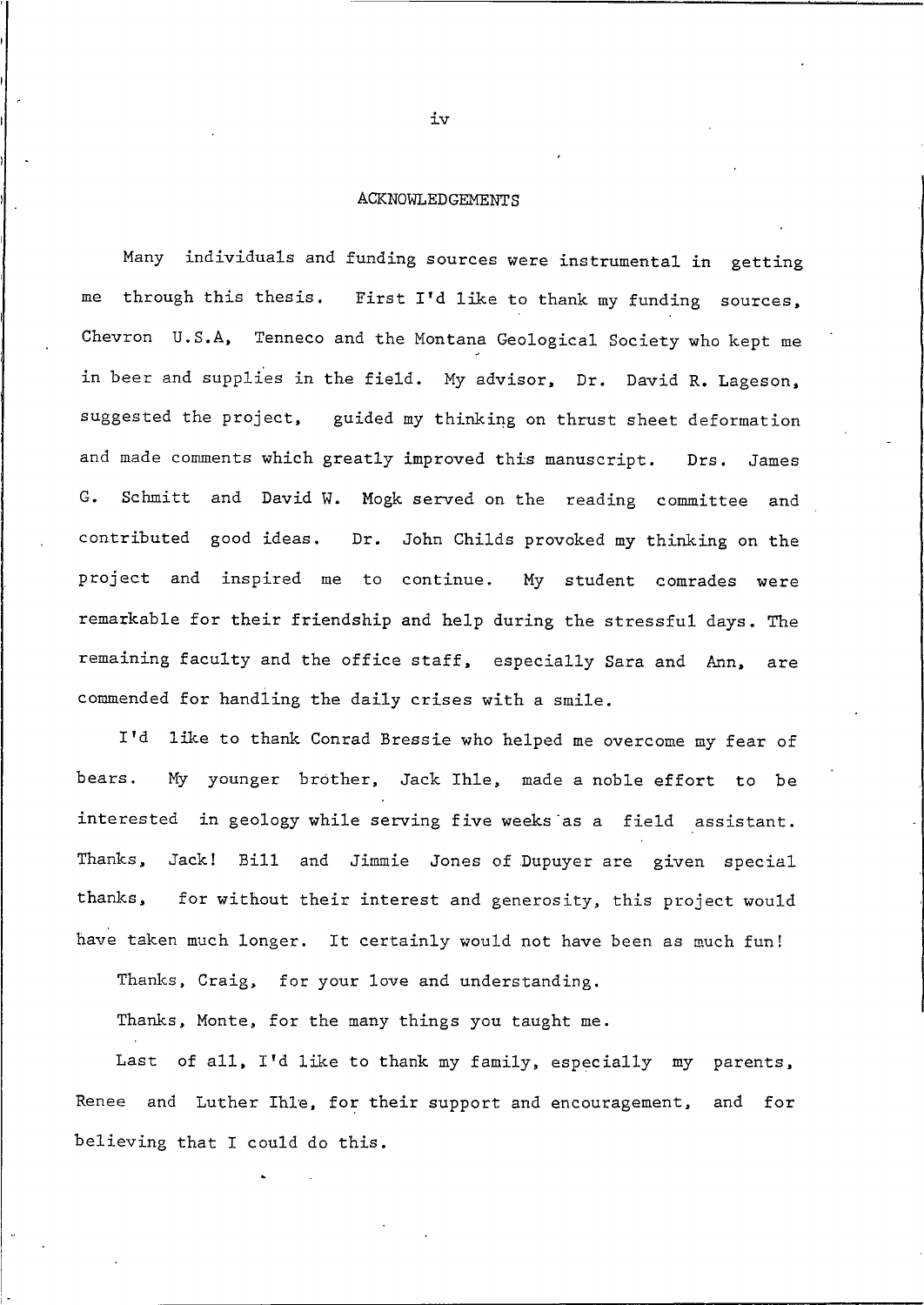### TABLE OF CONTENTS

|                                  | Page    |
|----------------------------------|---------|
|                                  | viii    |
|                                  | ix      |
|                                  | xiii    |
|                                  | xiv     |
|                                  | 1       |
|                                  | 1       |
| Previous Investigations          | 2<br>5  |
| Methods of Investigation         | 6       |
|                                  |         |
|                                  | 8       |
|                                  | 10      |
|                                  | 12      |
|                                  | $12 \,$ |
|                                  | 12      |
|                                  | 13      |
|                                  | 13      |
|                                  | 13      |
| Pentagon Shale                   | 13      |
| Steamboat Limestone              | 17      |
| Switchback Shale                 | 19      |
| Devils Glen Dolomite             | 19      |
|                                  | 19      |
| Maywood Formation                | 19      |
|                                  | 20      |
| Allan mountain Limestone         | 20      |
| Castle Reef Dolomite             | 21      |
|                                  | 21      |
|                                  | 22      |
|                                  | 22      |
| Macroscopic Structural Elements. | າດ      |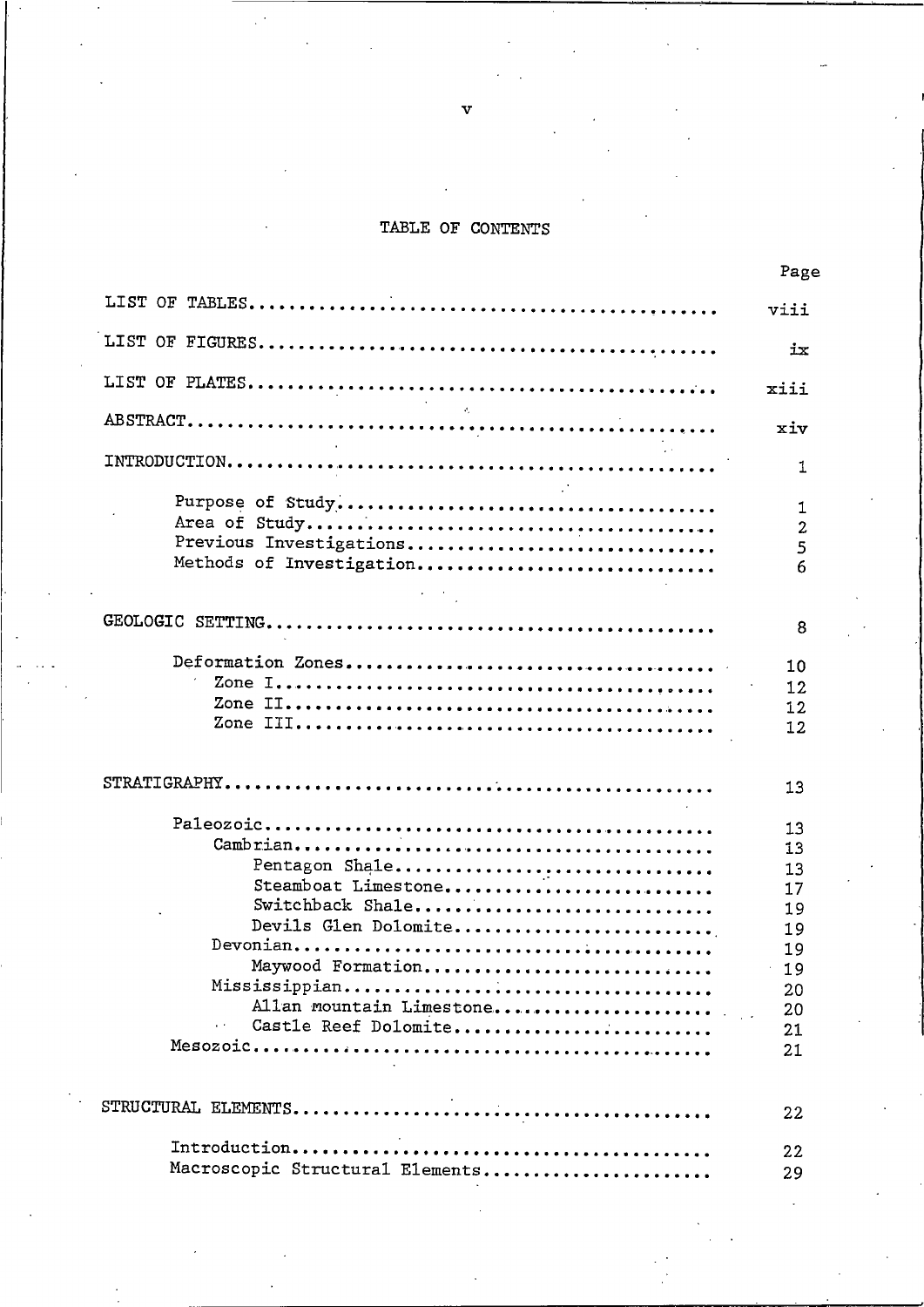# TABLE OF CONTENTS--Continued

|                                                            | Page |
|------------------------------------------------------------|------|
| Backbone Thrust Sheet                                      | 30   |
| Macroscopic Folds                                          | 31   |
| Mesoscopic Structural Elements                             | 34   |
|                                                            | 35   |
|                                                            | 42   |
| Mesoscopic Folds                                           | 43   |
|                                                            | 45   |
| Cleavage in Thrust imbricates                              | 47   |
| Cleavage in Macroscopic folds                              | 48   |
| Cleavage in Mesoscopic folds                               | 50   |
| Cleavage Development                                       | 54   |
|                                                            | 54   |
| Pencil Structure                                           | 57   |
|                                                            | 58   |
| Extension Veins                                            | 59   |
| Shear Veins                                                | 59   |
|                                                            | 61   |
|                                                            |      |
| MAGNITUDE OF INTERNAL DEFORMATION                          | 63   |
|                                                            | 63   |
|                                                            | 64   |
|                                                            | 64   |
|                                                            | 64   |
|                                                            | 65   |
|                                                            | 66   |
|                                                            | 67   |
|                                                            | 67   |
|                                                            | 68   |
| Data Collection and Method of Analysis                     | 68   |
| Thin Section Observations                                  | 76   |
|                                                            | 80   |
|                                                            | 80   |
|                                                            | 84   |
| Microscopic Strain Summary                                 | 85   |
|                                                            | 85   |
|                                                            |      |
| DISCUSSION OF STRUCTURAL ELEMENTS AND INTERNAL DEFORMATION | 87   |
|                                                            | 87   |
| Sequence of Deformation                                    | 92   |
| Mechanics of Emplacement                                   | 97   |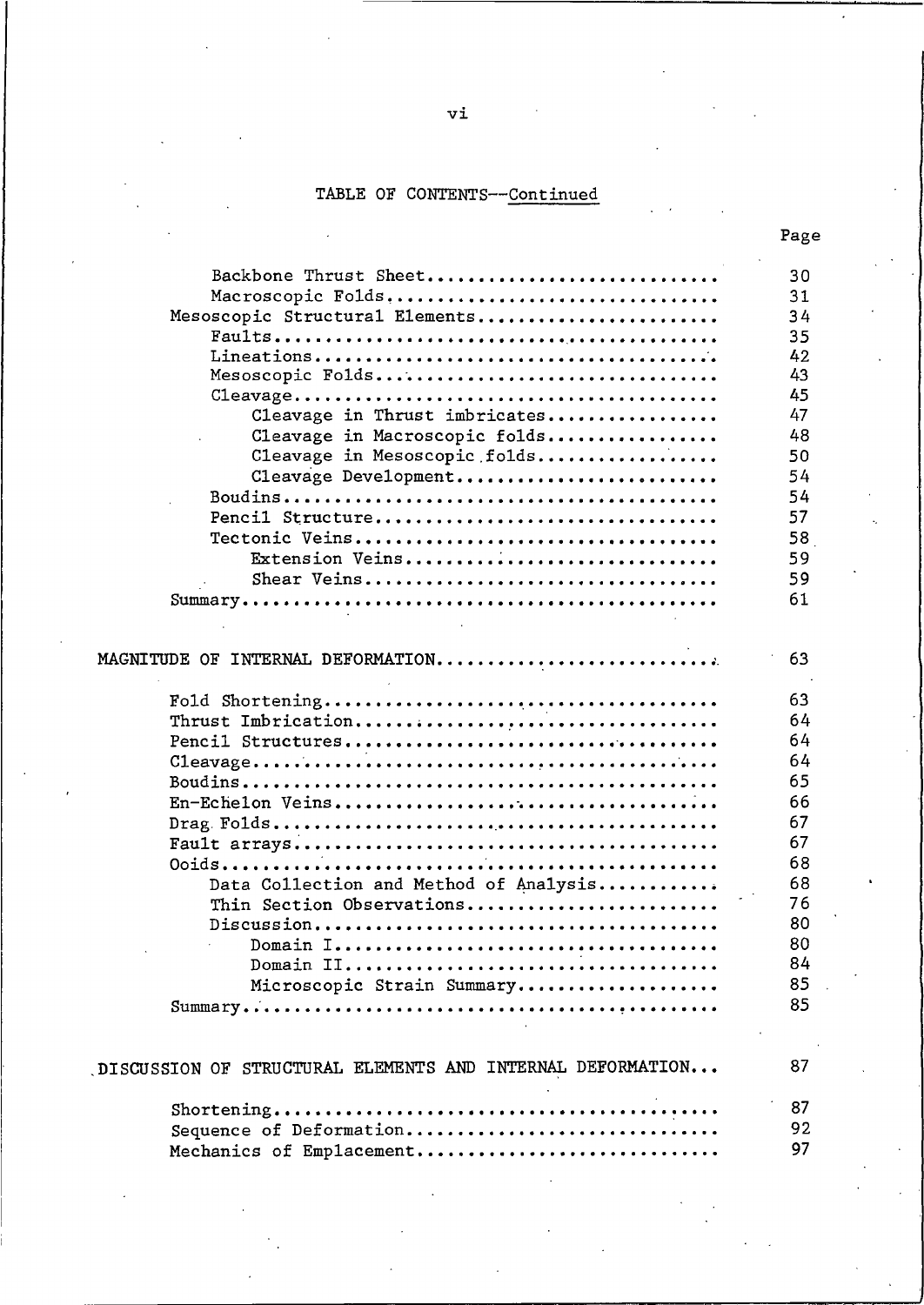## TABLE OF CONTENTS---Continued

|                                                                                           | Page       |
|-------------------------------------------------------------------------------------------|------------|
|                                                                                           | $\cdot$ 99 |
|                                                                                           | 102        |
|                                                                                           | 107        |
| APPENDIX A. MEASURED STRATIGRAPHIC SECTIONS<br>APPENDIX B. OOID TRACINGS AND FRY DIAGRAMS | 108        |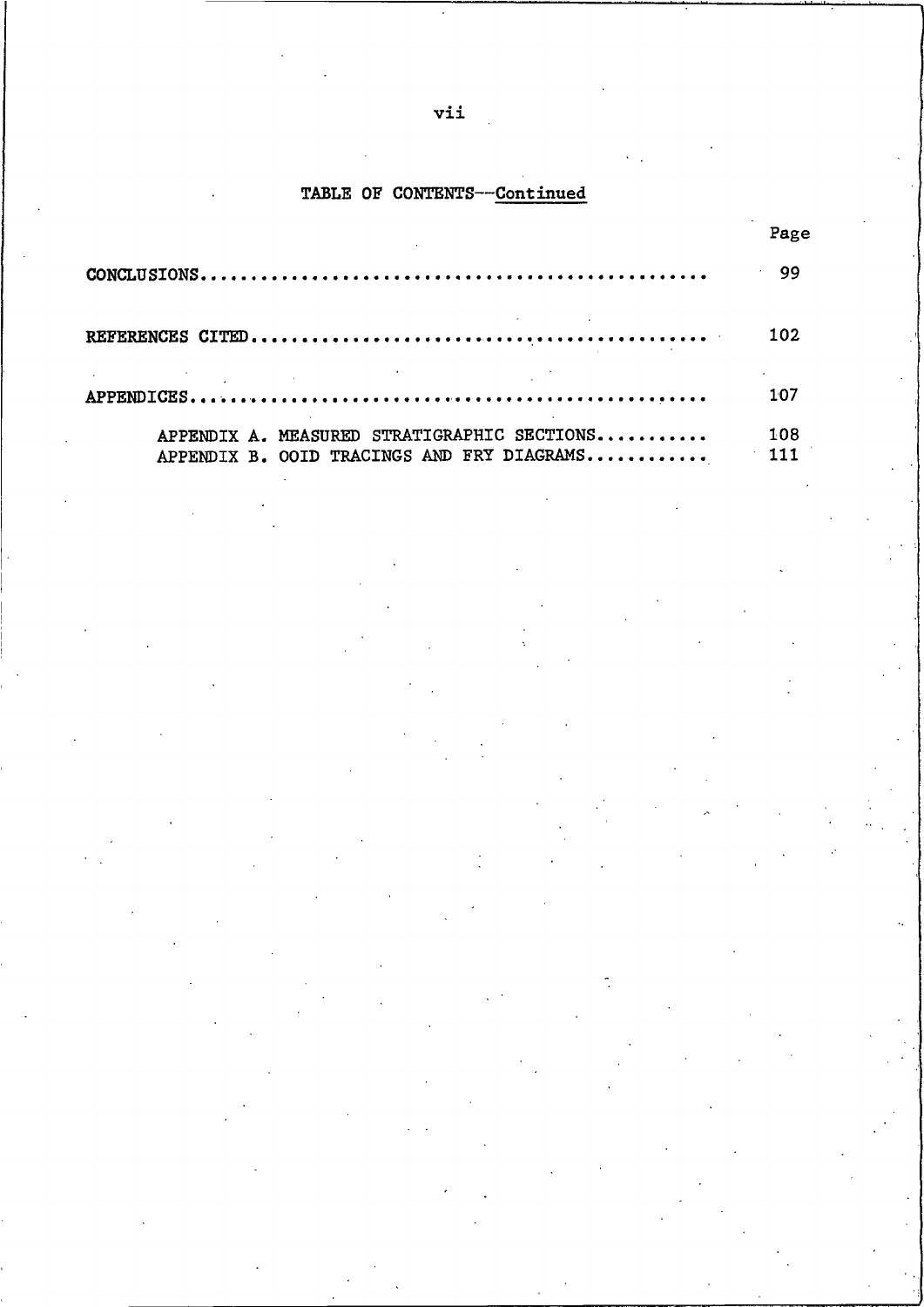## LIST OF TABLES

| Table |                                                                                             | Page |
|-------|---------------------------------------------------------------------------------------------|------|
| 1.    | Cleavage association, morphology and orientation                                            | 46   |
| 2.    | Macroscopic-and mesoscopic-scale strain partitioning<br>data from the Backbone thrust sheet | 69   |
| 3.    | Ooid strain data                                                                            | 77   |
|       |                                                                                             |      |
|       |                                                                                             |      |
|       |                                                                                             |      |
|       |                                                                                             |      |
|       |                                                                                             |      |
|       |                                                                                             |      |
|       | $\mathcal{A}^{\mathcal{A}}$ and $\mathcal{A}^{\mathcal{A}}$                                 |      |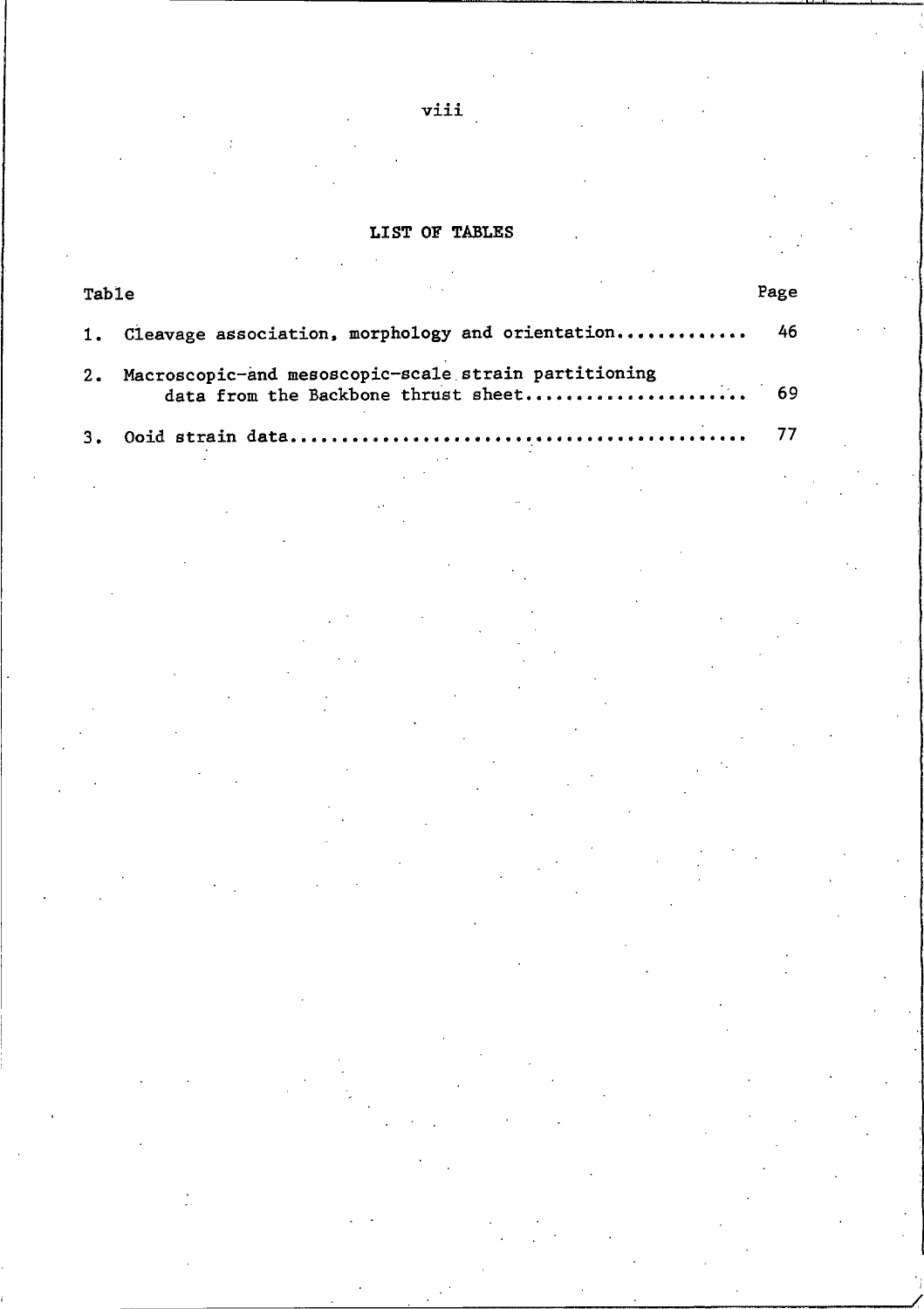# LIST OF FIGURES

| Figure                                                                                                                             | Page         |
|------------------------------------------------------------------------------------------------------------------------------------|--------------|
| 1.<br>Generalized tectonic map of northwest Montana                                                                                | 3            |
| 2.<br>Study area location map, Sawtooth Range                                                                                      | 4            |
| 3.<br>Sawtooth Range geometry, imbricate thrust systems                                                                            | 9            |
| 4.<br>Structure contour map on top of crystalline basement                                                                         | 10           |
| 5.<br>Lithotectonic units of the Sawtooth Range                                                                                    | 11           |
| 6.<br>Generalized stratigraphic column for the Swift                                                                               | 14           |
| Stratigraphy of the Backbone thrust sheet<br>7.                                                                                    | 15           |
| Intraplate macroscopic folds and thrust imbricates<br>8.<br>in Steamboat Limestone                                                 | $\sim$<br>22 |
| 9.<br>Generalized geologic map of the study area                                                                                   | 24           |
| Cross section A-A' and table of mesoscopic structural<br>10.                                                                       | 25           |
| Cross section A'-A'' and table of mesoscopic structural<br>11.                                                                     | 26.          |
| 12. Cross section A''-A''' and table of mesoscopic                                                                                 | 27           |
| Cross section B-B' and table of mesoscopic structural<br>13.                                                                       | 28           |
| Poles to bedding, macroscopic and mesoscopic fold axes<br>14.                                                                      | 32           |
| Intraplate folds in Steamboat Limestone. Fold axes are<br>15.<br>moderately inclined, limbs nearly isoclinal                       | $-34$ .      |
| Step-like fault configuration developed at the base<br>16.<br>of the Backbone thrust sheet where limestone is<br><b>Contractor</b> | 37           |
| 17.                                                                                                                                | 37           |

 $i\mathbf{x}$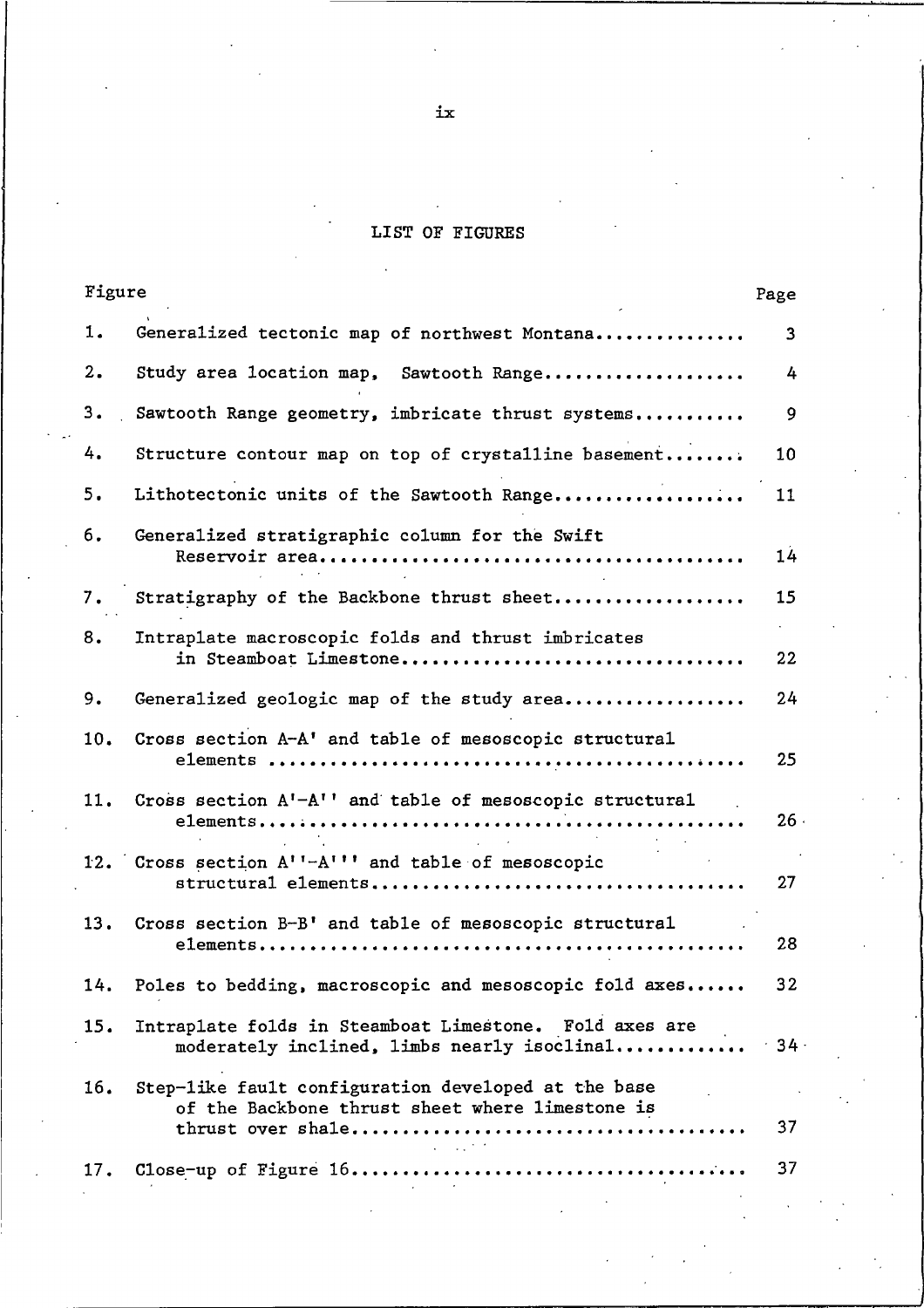## LIST OF FIGURES--Continued

 $\mathbf{x}$ 

| Figure          |                                                                                                                  | Page |
|-----------------|------------------------------------------------------------------------------------------------------------------|------|
| 18.             | Poles to faults, lineations and combined plot                                                                    | 38   |
| 19.             | Photomicrograph of fault zone deformation                                                                        | 41   |
| 20.             | Line sketches of mesoscopic folds                                                                                | 43   |
| 21.             | Diagram of the basic divisions of cleavage                                                                       | 46   |
| 22.             | Cleavage developed near thrust faults                                                                            | 47   |
| 23.             | Poles to cleavage formed near thrust faults and<br>macroscopic folds, unrotated and rotated                      | 49   |
| 24.             | Cleavage development in a mesoscopic fold                                                                        | 51   |
|                 | 25. Photomicrograph showing relationship between cleavage                                                        | 53   |
| 26.             | Slab photograph of cleavage in Steamboat Limestone                                                               | 53   |
| 27.             | Boudins developed in Pentagon Shale                                                                              | 56   |
| 28.             | Boudin dimensions and shapes                                                                                     | 56   |
| 29.             | Plot of boudin long axes and pencil structure lengths                                                            | 57   |
| 30.             | Outcrop of pencil structures in Pentagon Shale                                                                   | 58   |
| 31.             | Outcrop of Steamboat Limestone at "p" containing abundant                                                        | 60   |
| 32.             | Poles to tectonic veins, singly occurring and                                                                    | 60   |
| 33.             | Discontinuous boudins with dlx defining width of each<br>extension vein and $1_{\alpha}x$ defining width of each | 66   |
| 34.             | Locations and sample numbers of oriented samples                                                                 | 70   |
| 35.             | Tracing and manually-generated Fry diagram of sample SR2                                                         | 72   |
| 36.             | Tracing and manually-generated Fry diagram of sample SR5                                                         | 73   |
| 37 <sub>1</sub> | Tracing and manually-cenerated Fry diagram of sample SR12                                                        | 74   |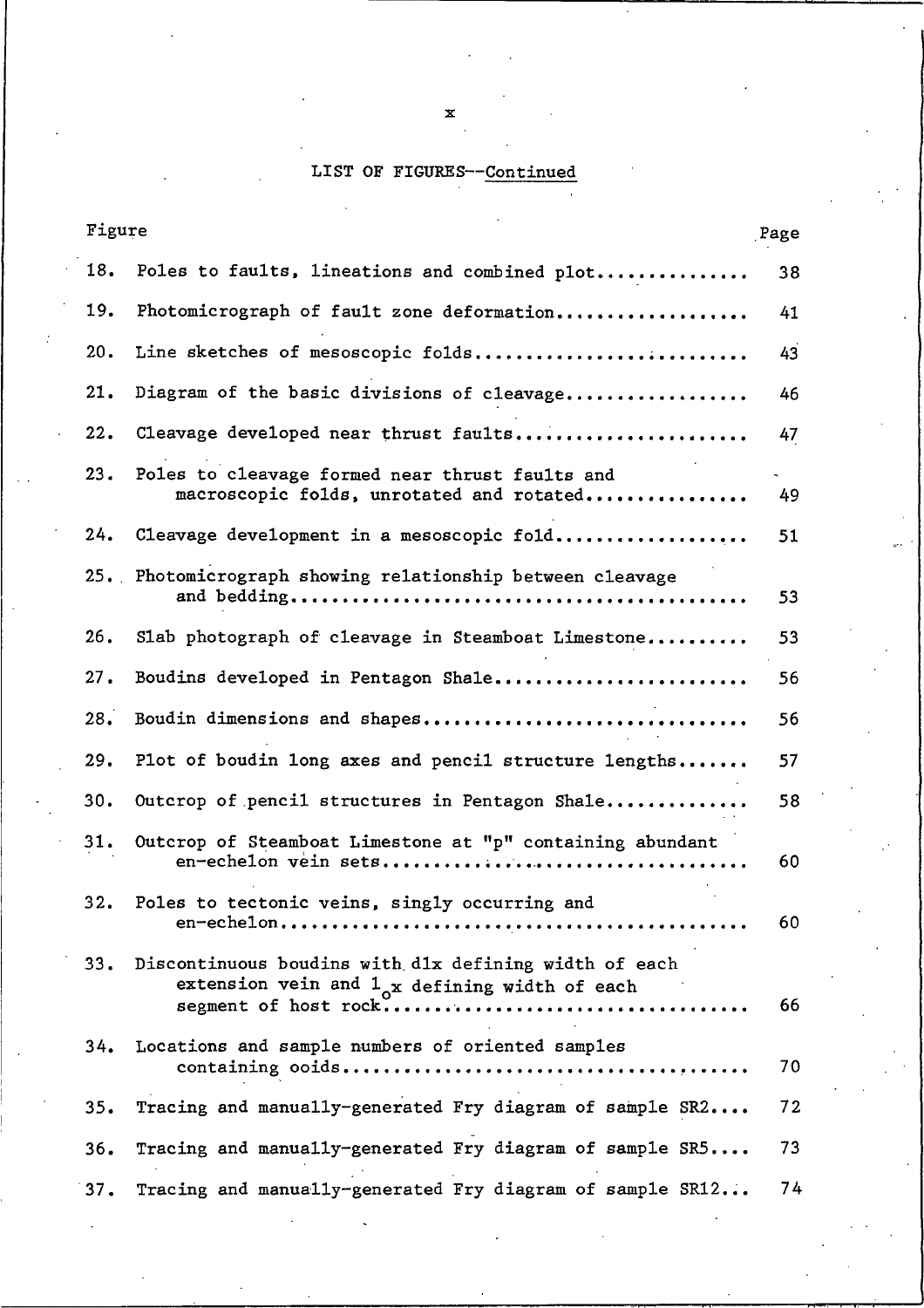# LIST OF FIGURES--Continued

| Figure |                                                                                                | Page |  |  |  |  |  |  |
|--------|------------------------------------------------------------------------------------------------|------|--|--|--|--|--|--|
| 38.    | Tracing and manually-generated Fry diagram of sample SR15                                      | 75   |  |  |  |  |  |  |
| 39.    | Flinn and Modified Flinn plots                                                                 |      |  |  |  |  |  |  |
| 40.    | Cross sections A-A' and A'-A''with strain ellipses<br>determined from the BC oriented plane    | 82   |  |  |  |  |  |  |
| 41.    | Cross sections A''-A''' and B-B' with strain ellipses<br>determined from the BC oriented plane | 83   |  |  |  |  |  |  |
| 42.    | Structural model for the Backbone thrust sheet                                                 | 91   |  |  |  |  |  |  |
| 43.    | Timing and mechanisms of deformation                                                           | 95   |  |  |  |  |  |  |
| 44.    | Measured stratigraphic section of the Pentagon Shale                                           | 109  |  |  |  |  |  |  |
| 45.    | Measured stratigraphic section of the Switchback Shale                                         | 110  |  |  |  |  |  |  |
| 46.    | Tracing and Fry Diagram of sample SR1, AC plane                                                | 112  |  |  |  |  |  |  |
| 47.    | Tracing and Fry Diagram of sample SR1, BC plane                                                | 113  |  |  |  |  |  |  |
| 48.    | Tracing and Fry Diagram of sample SR2, BC plane                                                | 114  |  |  |  |  |  |  |
| 49.    | Tracing and Fry Diagram of sample SR3, AC plane                                                | 115  |  |  |  |  |  |  |
| 50.    | Tracing and Fry Diagram of sample SR3, BC plane                                                | 116  |  |  |  |  |  |  |
| 51.    | Tracing and Fry Diagram of sample SR4, AC plane                                                | 117  |  |  |  |  |  |  |
| 52.    | Tracing and Fry Diagram of sample SR4, BC plane                                                | 118  |  |  |  |  |  |  |
| 53.    | Tracing and Fry Diagram of sample SR5, BC plane                                                | 119  |  |  |  |  |  |  |
| 54.    | Tracing and Fry Diagram of sample SR6, AC plane                                                | 120  |  |  |  |  |  |  |
| 55.    | Tracing and Fry Diagram of sample SR6, BC plane                                                | 121  |  |  |  |  |  |  |
| 56.    | Tracing and Fry Diagram of sample SR7, AC plane                                                | 122  |  |  |  |  |  |  |
| 57.    | Tracing and Fry Diagram of sample SR7, BC plane                                                | 123  |  |  |  |  |  |  |
| 58.    | Tracing and Fry Diagram of sample SR8, AC plane                                                | 124  |  |  |  |  |  |  |
| 59.    | Tracing and Fry Diagram of sample SR8, BC plane                                                | 125  |  |  |  |  |  |  |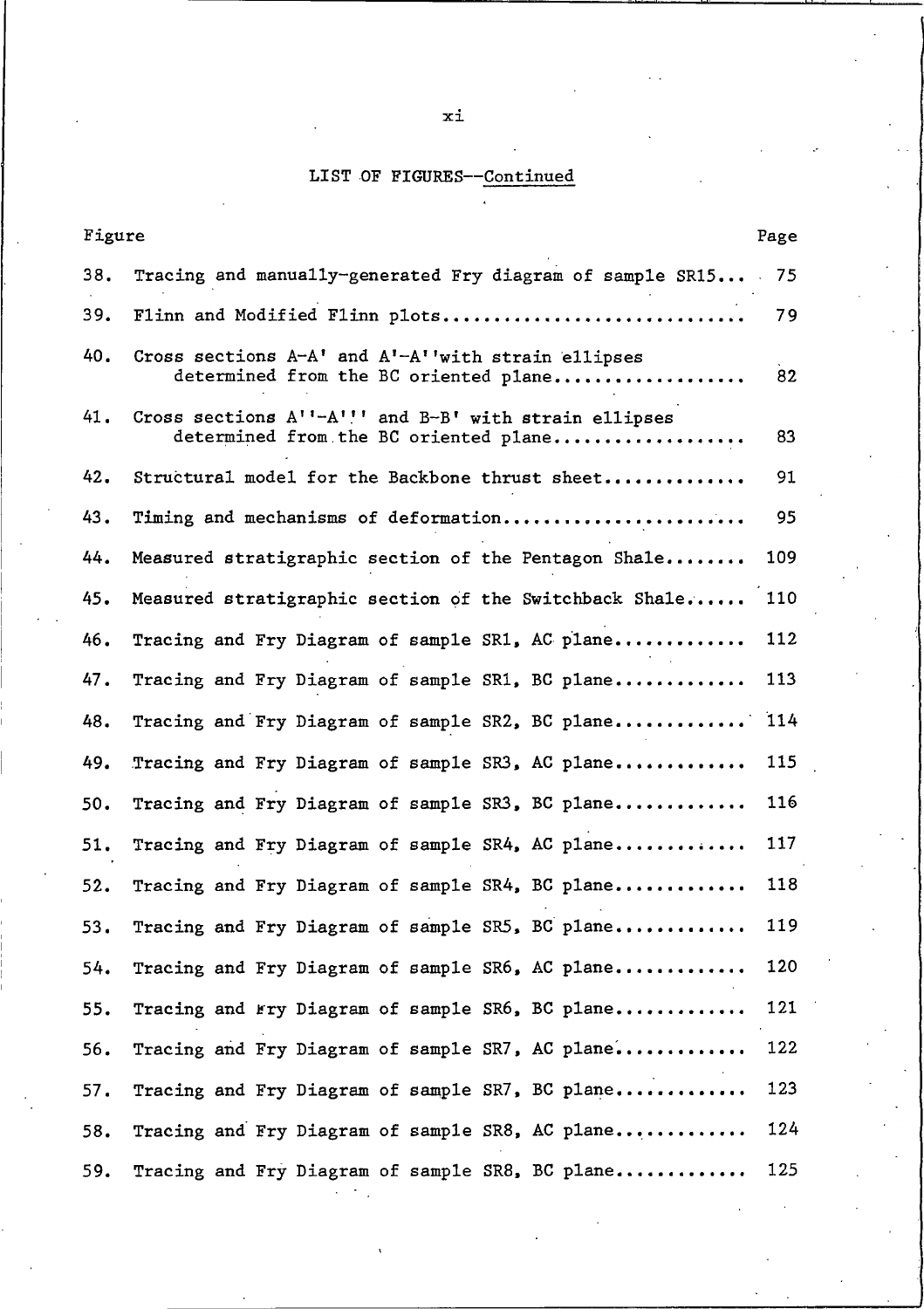# LIST OF FIGURES--Continued

| Figure |  |  |  |                                                  | Page |
|--------|--|--|--|--------------------------------------------------|------|
| 60.    |  |  |  | Tracing and Fry Diagram of sample SR9, AC plane  | 126  |
| 61.    |  |  |  | Tracing and Fry Diagram of sample SR9, BC plane  | 127  |
| 62.    |  |  |  | Tracing and Fry Diagram of sample SR10, AC plane | 128  |
| 63.    |  |  |  | Tracing and Fry Diagram of sample SR10, BC plane | 129  |
| 64.    |  |  |  | Tracing and Fry Diagram of sample SR11, AC plane | 130  |
| 65.    |  |  |  | Tracing and Fry Diagram of sample SR12, AC plane | 131  |
| 66.    |  |  |  | Tracing and Fry Diagram of sample SR13, AC plane | 132  |
| 67.    |  |  |  | Tracing and Fry Diagram of sample SR13, BC plane | 133  |
| 68.    |  |  |  | Tracing and Fry Diagram of sample SR14, AC plane | 134  |
| 69.    |  |  |  | Tracing and Fry Diagram of sample SR14, BC plane | 135  |
| 70.    |  |  |  | Tracing and Fry Diagram of sample SR15, AC plane | 136  |
| 71.    |  |  |  | Tracing and Fry Diagram of sample SR15, BC plane | 137  |
| 72.    |  |  |  | Tracing and Fry Diagram of sample SR16, AC plane | 138  |
| 73.    |  |  |  | Tracing and Fry Diagram of sample SR17, AC plane | 139  |
| 74.    |  |  |  | Tracing and Fry Diagram of sample SR17, BC plane | 140  |
| 75.    |  |  |  | Tracing and Fry Diagram of sample SR18, AC plane | 141  |
| 76.    |  |  |  | Tracing and Fry Diagram of sample SR18, BC plane | 142  |
| 77.    |  |  |  | Tracing and Fry Diagram of sample SR19, AC plane | 143  |
| 78.    |  |  |  | Tracing and Fry Diagram of sample SR19, BC plane | 144  |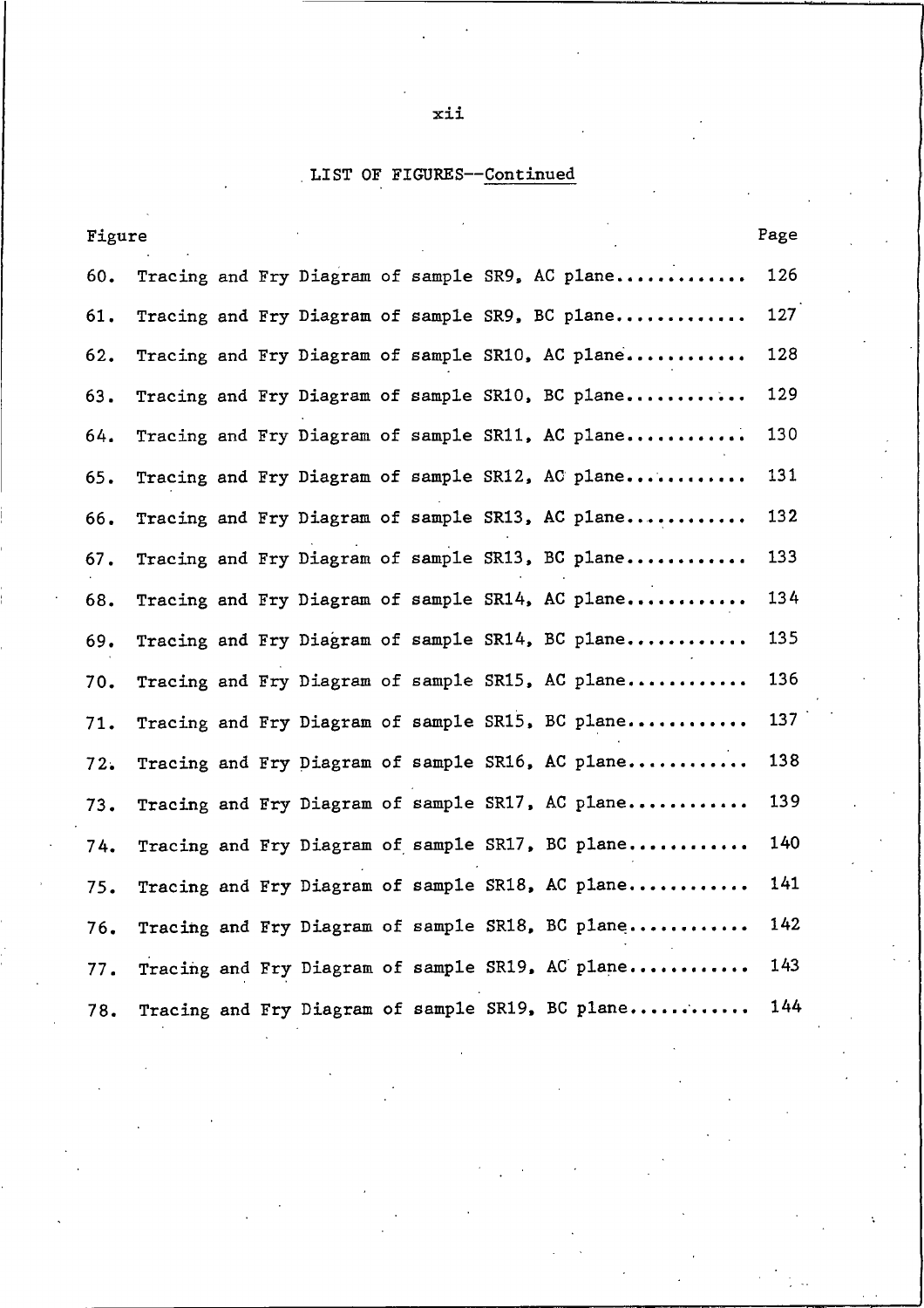## LIST OF PLATES

| Plate |  |  |  |  |  |                                                       |  | Page |
|-------|--|--|--|--|--|-------------------------------------------------------|--|------|
|       |  |  |  |  |  | 1. Geologic map of the Swift Reservoir area, Sawtooth |  |      |

Range, Montana......  $\ldots$ .... (in pocket)

xiii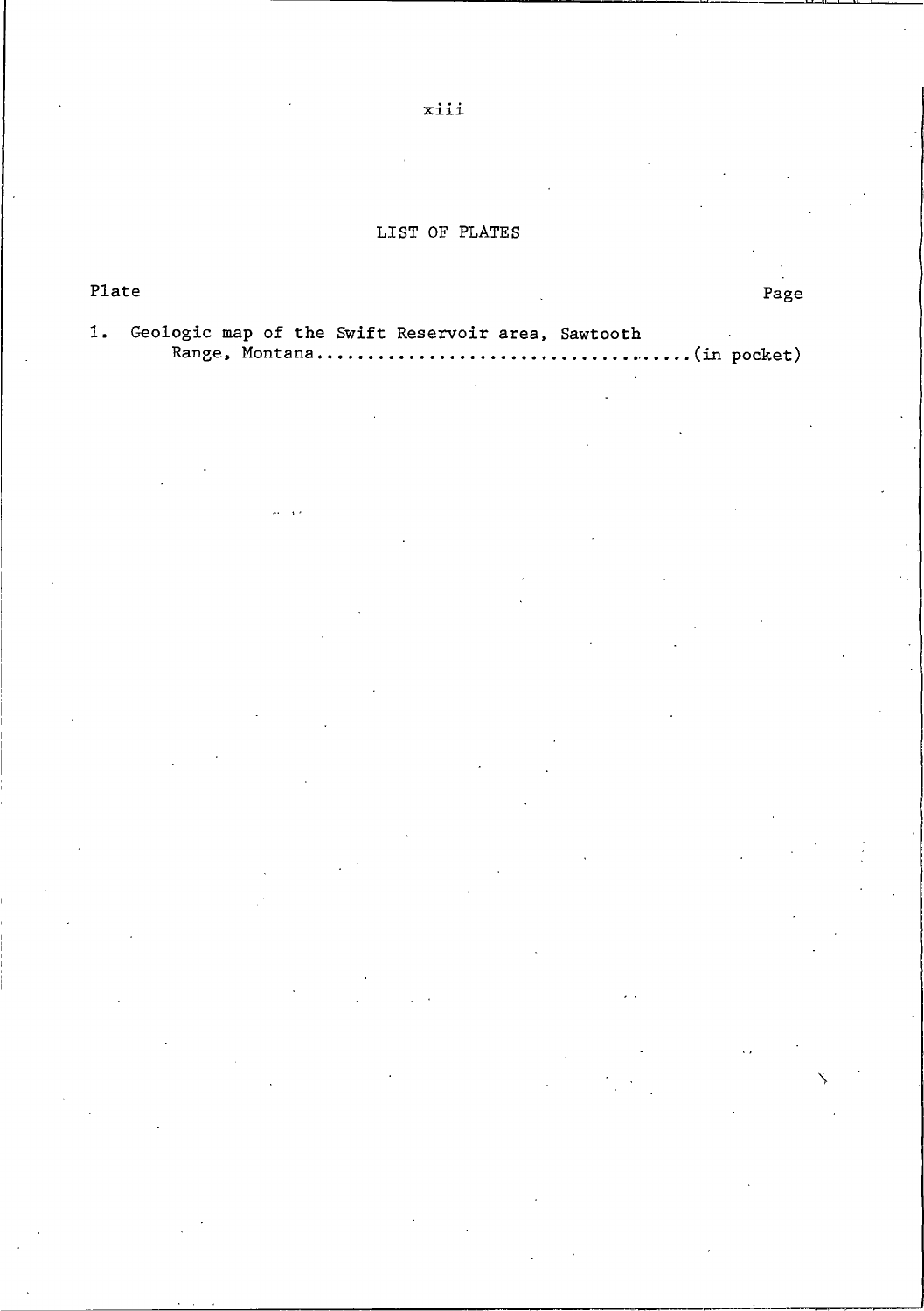### **ABSTRACT**

The distribution and magnitude of internal deformation within thrust sheets is not well documented because internal deformation has generally been considered insignificant compared to shortening by thrust faulting across an entire thrust belt. However, in the Backbone thrust sheet in northwest Montana, internally deformed Middle Cambrian limestones are overlain by apparently undeformed shale and dolomite. The distribution, mechanisms and amount of internal deformation are documented using macroscopic, mesoscopic and microscopic structural elements for the purpose of determining their contribution to the overall shortening, the sequence of deformation and the mechanics of emplacement for the thrust sheet.

Macroscopic internal deformation varies laterally in the thrust Thrust faults create an imbricate zone at the leading edge sheet. whereas folds dominate the intraplate region. Mesoscopic internal deformation varies vertically with distance from thrust faults and lithology of the footwall. Three deformational domains are defined based on distribution of mesoscopic structural elements. Domain I is proximal to the Backbone thrust and it is dominated by mesoscopic fault arrays and tectonic veins where Cambrian limestone is thrust over Where Cambrian limestone is thrust over shale, these competent rocks. Domain II is located in the strata features are less well-developed. overlying womain I and in macroscopic intraplate folds. Domain II is cleavage dominated and contains mesoscopic folds, boudins and pencil structures. Domain III is the remaining undeformed strata in the upper part of the thrust sheet.

The important mechanisms of deformation in Domain I are faulting, extension fracturing, recrystallization and pressure solution. These mechanisms are significant at the mesoscopic and microscopic scales. Fault surfaces are affected by frictional sliding and pressure solution The dominant mechanism of deformation in Domain II is pressure slip. solution as indicated by spaced cleavage and pencil structures. Minor extensional fracturing is responsible for calcite veins and boudins.

folding and thrust imbrication contribute 55% Macroscopic Pressure solution deformation accounts for internal shortening. an 15% shortening; thus, total shortening due to internal additional deformation is approxiamtely 70%. Fault zone deformation contributes simple shear strain and longitudinal shortening to internal deformation in Domain I.

The sequence of deformation in the Backbone thrust sheet is primarily constrained by geometric relationships between cleavage and Cleavage formed, early in the history of the structural elements. thrust sheet, contemporaneously with microscopic strain. Macroscopic folding, formed during thrusting, postdates cleavage and passively rotated it into fans. Faulting was the final increment of deformation.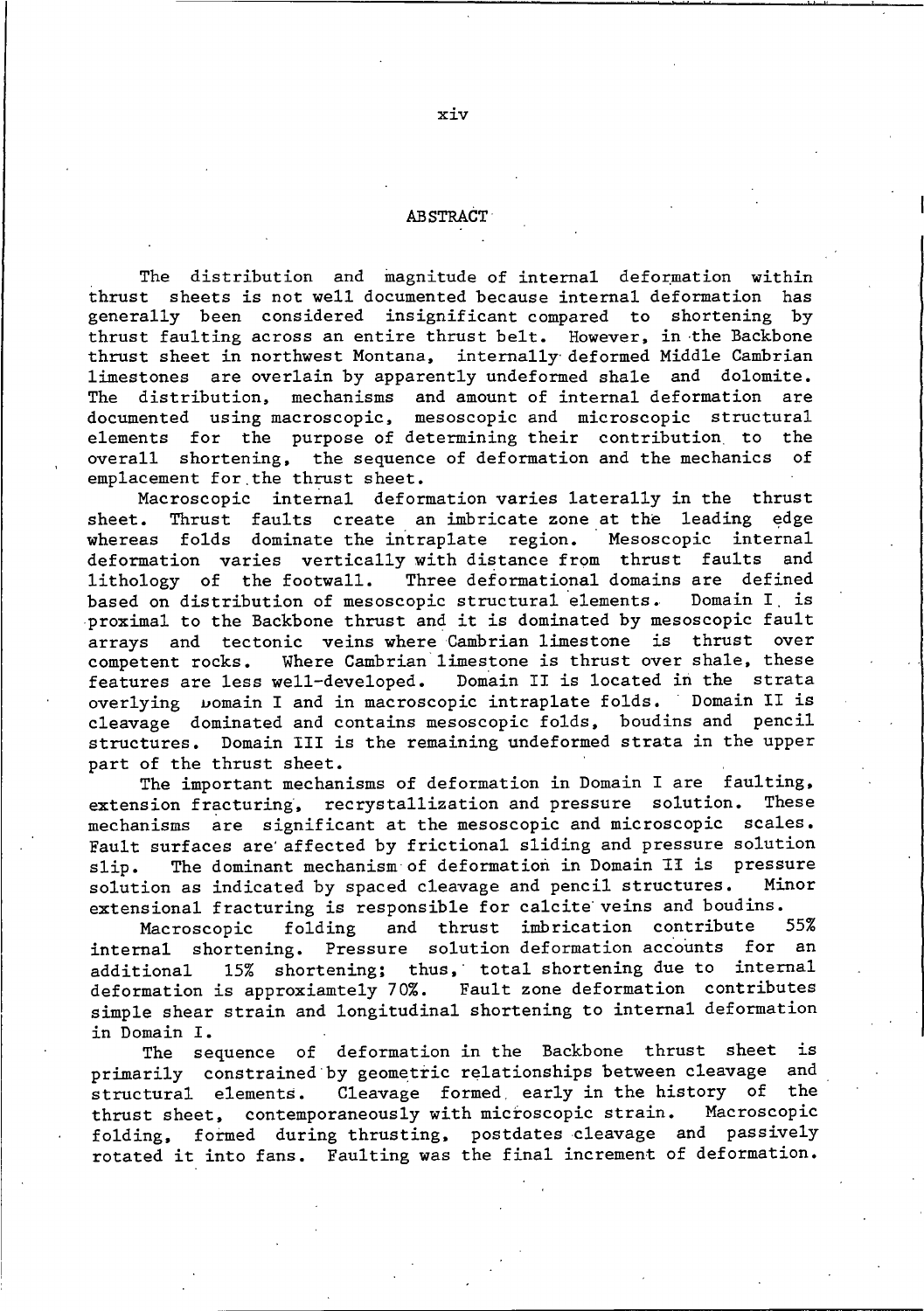#### INTRODUCTION

### Purpose of Study

Deformation of rocks in fold and thrust belts includes elements of three fundamental processes: 1) translation along faults; 2) rotation strata; and 3) internal deformation. Translations and rotations оf have been measured and integrated in regional scale studies which determine structural geometry, sequence of events and the amount of shortening in thrust belts (e.g. Royse and others, 1975, Dahlstrom, 1970). However, the distribution and degree of internal deformation and its contribution to shortening within thrust sheets is less well deformation has generally been considered Internal documented. insignificant compared to shortening across an entire thrust belt (Allmendinger, 1982, Elliott, 1976b).

In the Swift Reservoir area of northwestern Montana, internally deformed middle Cambrian strata are overlain by apparently undeformed upper Cambrian and Devonian strata in the Backbone thrust sheet This study was undertaken to address the 1986). (Singdahlsen, significance of this internal deformation and the observed strain heterogeneity. More specifically, the goals of this study were: 1) to define the variation in style and intensity of internal deformation; 2) to identify the mechanisms that produced the deformation; 3) to quantify internal deformation and determine its contribution to shortening within the thrust sheet; and 4) to determine the sequence of

 $\mathbf{1}$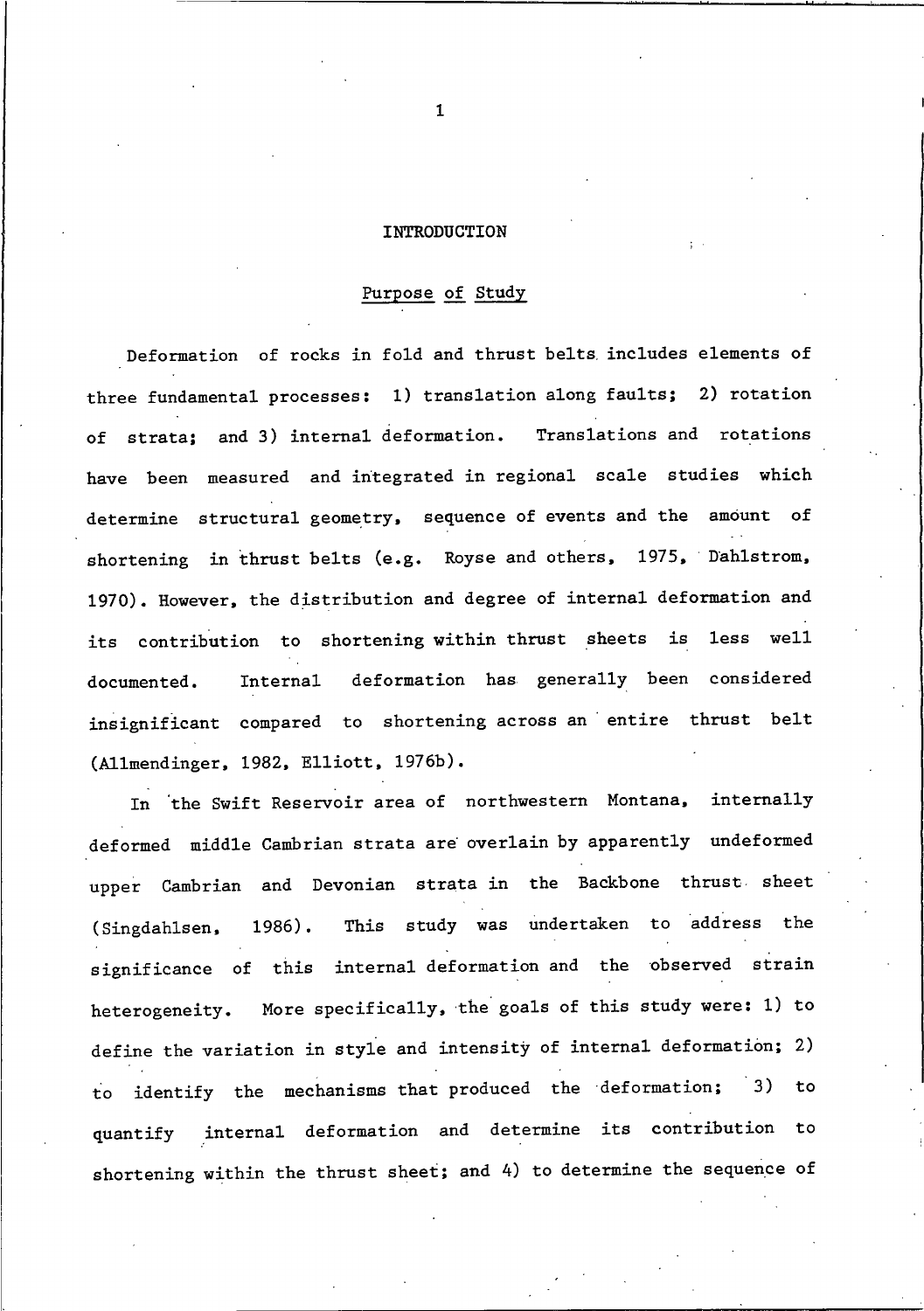deformation and identify features which provide insight into mechanics of emplacement of the Backbone thrust sheet using macroscopic, mesoscopic and microscopic structural elements.

Understanding the internal deformation within thrust sheets is important for several reasons. First, internal deformation is not accounted for in constructing balanced cross sections, and yet it may represent a significant amount of the total shortening. Second, variations in the distribution of internal deformation have many implications for exploration geology including subsurface predictions of geometry and depth continuity of structures. Third, studies of internal deformation can provide constraints for determining the sequential development of thrust sheets (e.g. Simon and Gray, 1982) and may contribute to understanding the mechanical processes involved in emplacement of coherent thrust sheets (e.g. Reks and Gray,  $1983:$ Allmendinger, 1982).

### Area of Study

Sawtooth Range of northwestern montana is part of the The Cordilleran foreland fold and thrust belt (Figure 1). It lies directly south of Glacier National Park and is characterized by complexly thrusted and folded Paleozoic and lower Mesozoic sedimentary rocks. The Swift keservoir study area is located in the northern part of the Sawtooth Range (Figure 2). The northwest trending Backbone thrust sheet in the Swift Reservoir area is composed of numerous smaller-scale thrust imbricates and intraplate folds; it's surface trace is about 13 km long. The Backbone thrust places Cambrian and Devonian strata over

 $\overline{2}$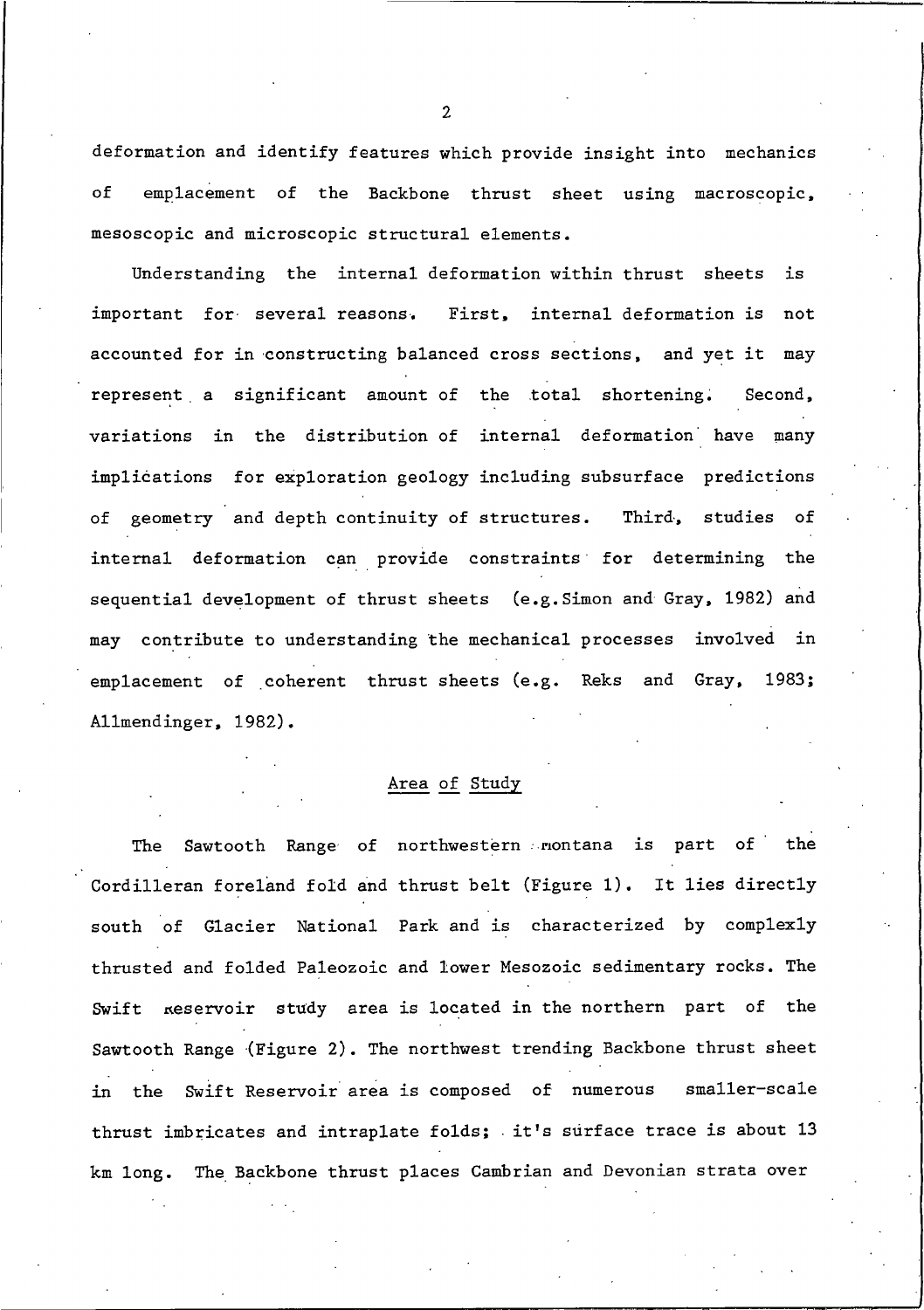

Figure 1. Generalized tectonic map of northwestern Montana (after Taylor and Ashley, 1986).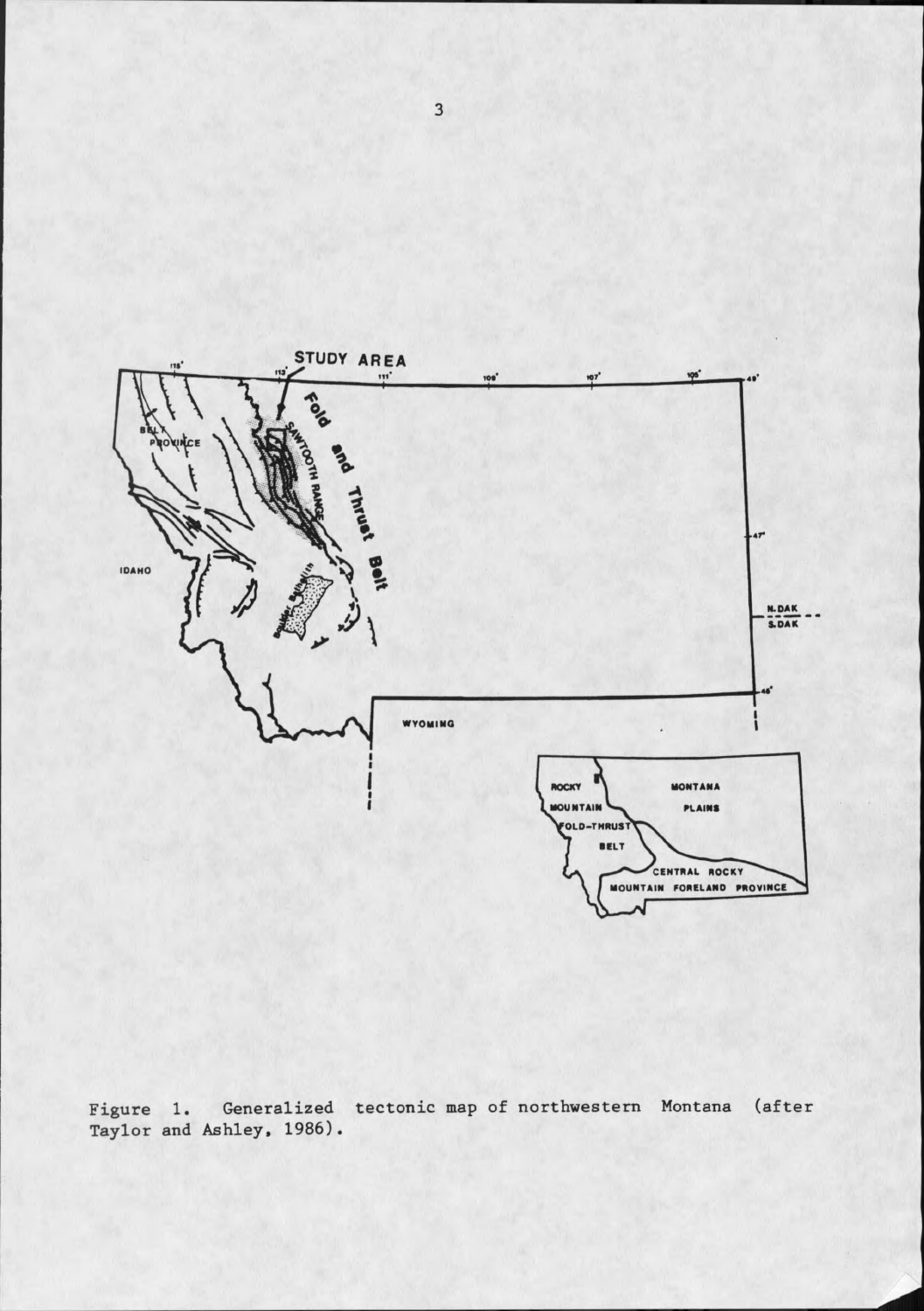

Sawtooth Range (from Singdahlsen, Study area location map, Figure 2. 1986).

 $\overline{4}$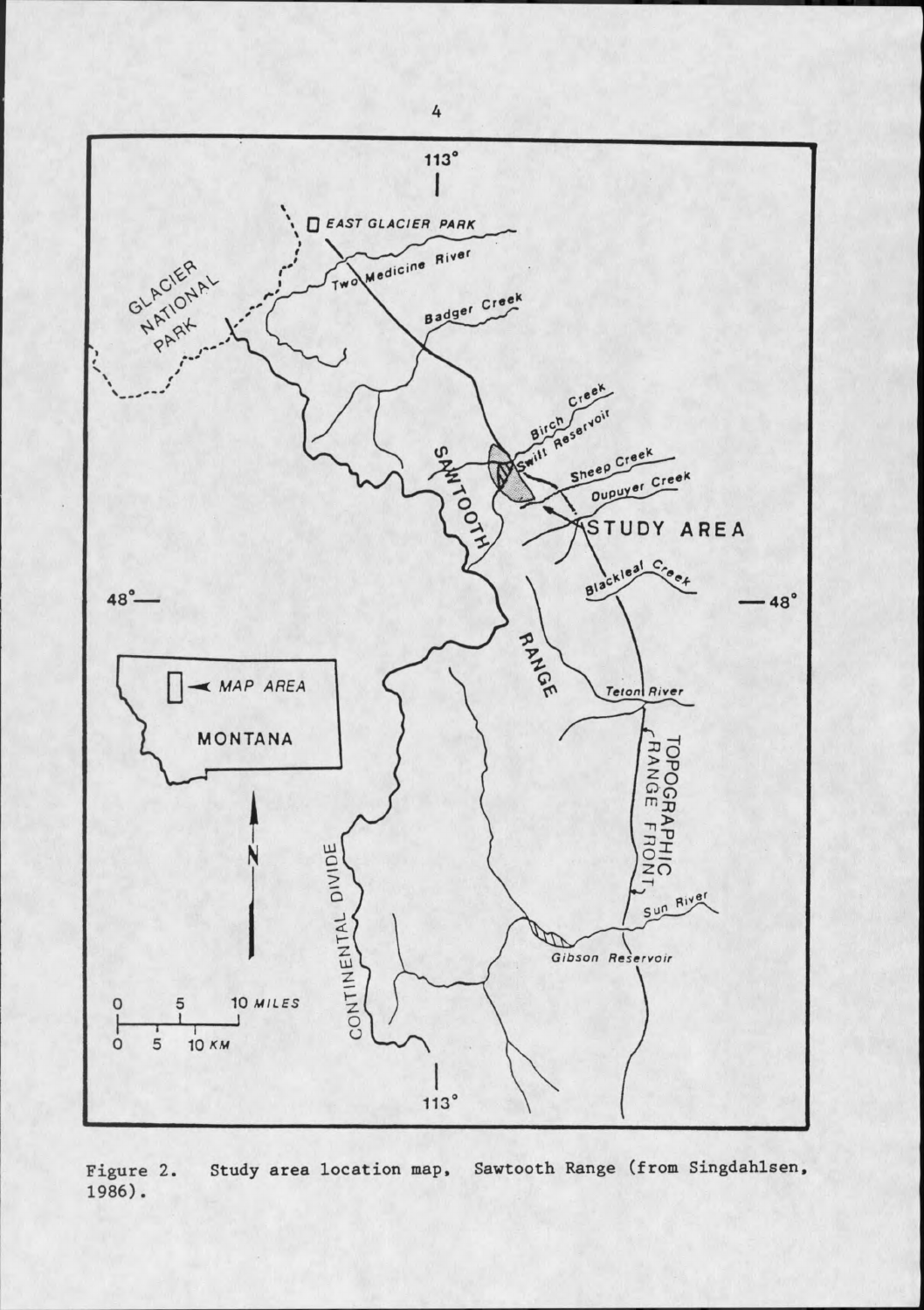Upper Paleozoic and Mesozoic strata. Excellent exposure of the Backbone thrust sheet and its footwall strata occur along the shores of Swift Reservoir and Birch Creek which flows normal to the strike of the thrust.

The study area is approximately 25 km west of the town of Dupuyer, Montana in Pondera and Teton Counties. Access to the area is by a maintained gravel road to the Swift Dam site, then by foot and horse The area is covered by the Fish Lake and Swift Reservoir 7.5 trails. minute United States Geological Survey topographic quadrangles.

### Previous Investigations

Previous geologic studies of the Sawtooth Range and surrounding area provided an overall structural and stratigraphic framework for this study. Stratigraphic investigations by Deiss (1939) and Mudge (1972a) defined mappable units and lithologic characteristics of Paleozoic strata in the Sawtooth Range. Deiss (1943b), Mudge (1972b), and Mudge and Earhart (1980), have discussed the regional structural framework. Mudge (1982) also provided an excellent summary of the structural geology of the Sawtooth Range and surrounding area.

Several master's theses of the Swift Reservoir area provided the preliminary geologic mapping, structural analysis and stratigraphic interpretations needed to undertake this study. Most recently. Singdahlsen (1986) conducted geologic mapping and a structural analysis of the Mesozoic and Paleozoic units in the area from Swift Reservoir south to Dupuyer Creek. His work suggested that Swift Reservoir is on structural culmination formed by polyphase deformation of the

5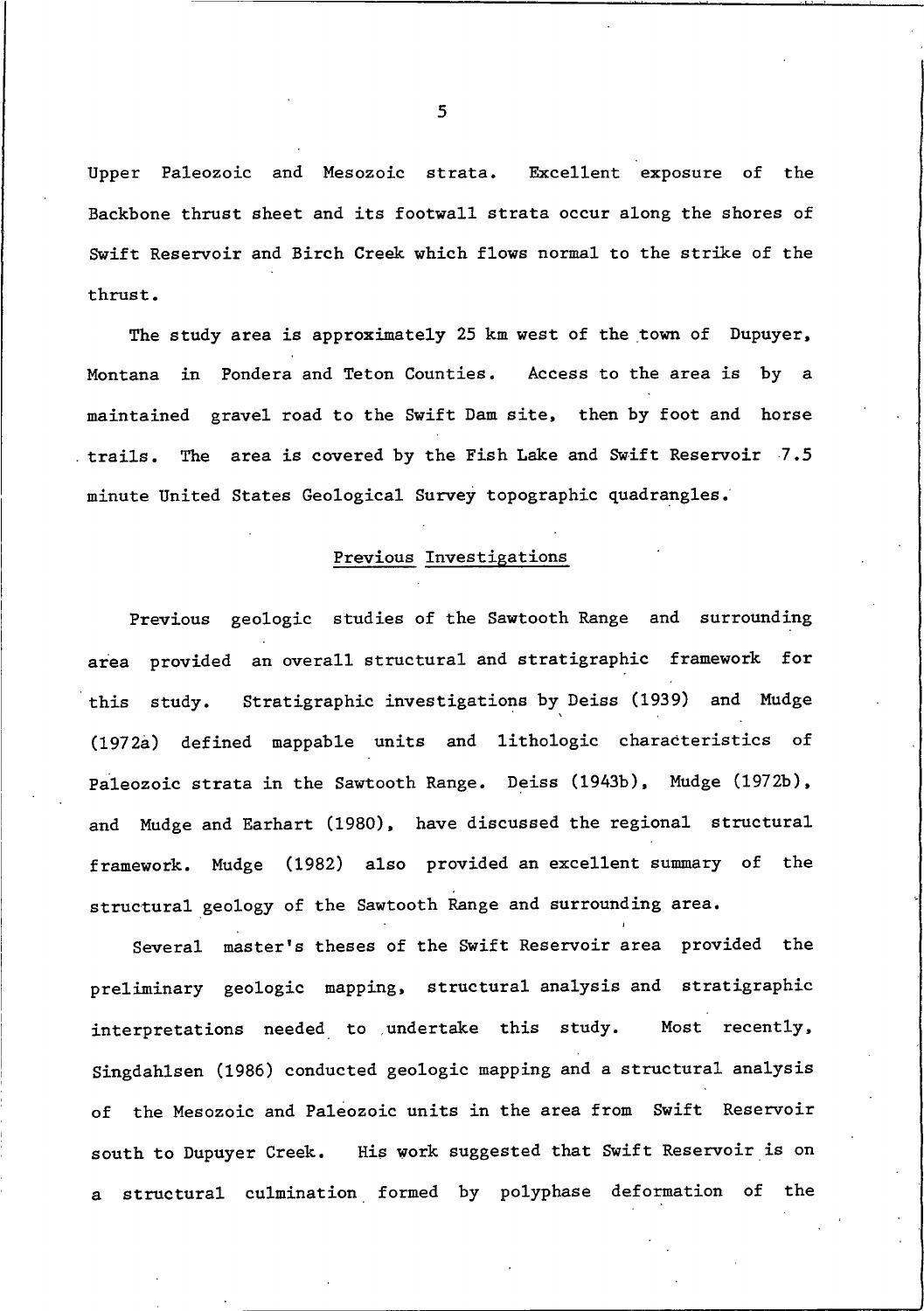Backbone thrust sheet. A study of the area directly west of Swift Reservoir by Feucht (1971) concentrated primarily on stratigraphy and deformational styles. His work provided the first estimates of principal stress directions for deformation from stereonet plots of bedding and fold axes.

## Methods of Investigation

To achieve the defined study goals, field investigation, structural analysis, strain analysis and petrographic examination were performed. Field investigation was initiated in 1986 by conducting detailed geologic mapping of macroscopic structural elements at a scale of Sites with good exposures of mesoscopic structural elements  $1:8,000.$ were then examined and are designated in the text by stations with At each station, orientations of geometric elements,  $s$ ma $11$ letters. kinematic indicators and their relationship to other structures were recorded. Sampling for petrographic study included oriented samples of rocks from fault zones, cleavage, vein-fill material and boudins. In addition, 19 oriented samples of oolites were collected for strain sampling and analytical procedures are discussed in a later analysis; section.

Structural analysis consisted of plotting geometric elements of both macroscopic and mesoscopic structures on lower hemisphere equal From these data, the areal kinematic axes were area stereonets. The pre-thrust orientation determined and local deviations noted. оf cleavage was determined by rotating bedding back to horizontal.

Variations in internal deformation were determined by detailing the

6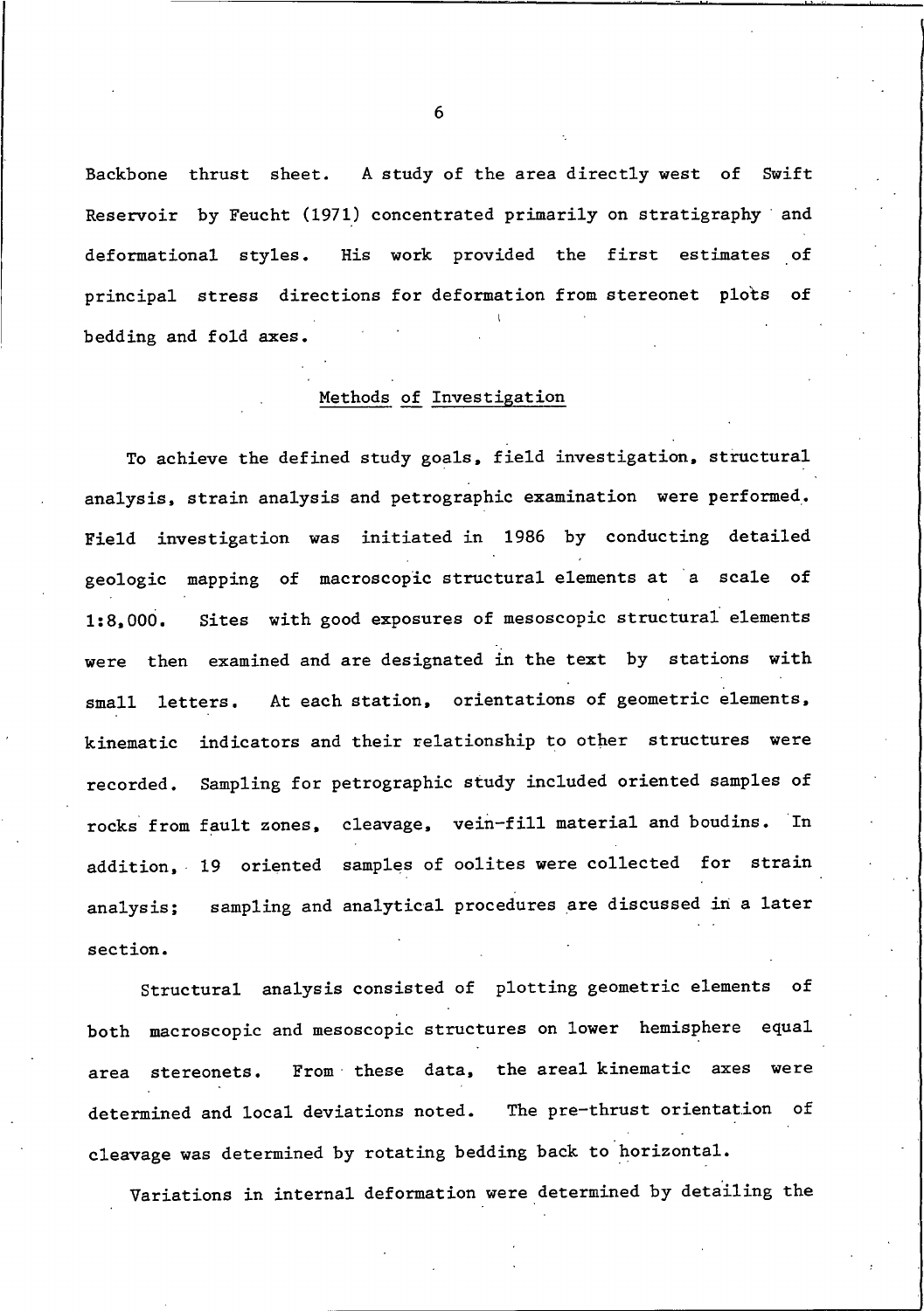distribution and intensity of development of macroscopic and mesoscopic Petrographic inspection of cleavage and rocks structural elements. from fault zones provided information on internal deformation at the microscopic scale. Deformation mechanisms were determined by comparing outcrop and petrographic observations with similar observations cited in literature covering other fold and thrust belts. The amount and significance of internal deformation was approximated by various using macroscopic and mesoscopic structural elements. techniques Microscopic strain was determined using the Fry Method (Fry, 1979) on the oriented samples containing ooids. These data were then analyzed to determine the sequence of deformation and a reasonable emplacement history for the Backbone thrust sheet.

 $\overline{7}$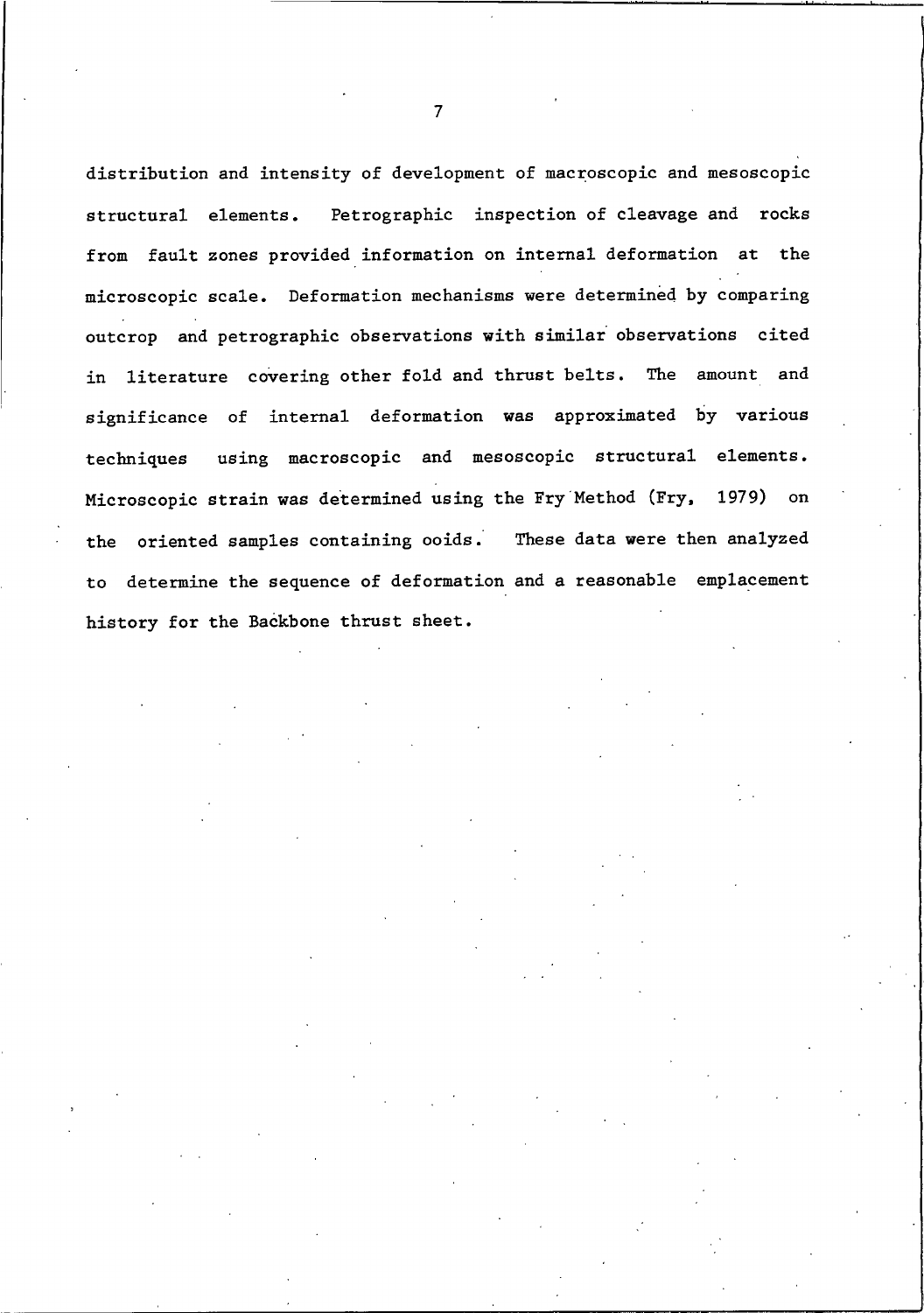#### GEOLOGIC SETTING

Sawtooth Range is an arcuate salient within the Cordilleran The It consists primarily of west-dipping, foreland fold and thrust belt. closely-spaced thrust faults and complex folds in Paleozoic and Sawtooth Range corresponds to Subbelt II in Mesozoic strata. The (1982) subdivision of the Northern Disturbed Belt. Mudge Mudge's (1982) also provides an excellent summary of tectonic and stratigraphic relations of the Sawtooth Range and surrounding region. Deformation in the fold and thrust belt, constrained by radiometric age dates and structural relationships, occurred primarily in the Paleocene (Mudge,  $1982$ .

overall geometry of the Sawtooth Range is characterized as an The imbricate thrust system (Boyer and Elliott, 1982). An imbricate thrust system is defined by thrust sheets whose thrusts repeat the size and of the neighboring thrust so that the sheets overlap like roof shape tiles (Boyer and Elliott, 1982). Imbricate thrust systems are divided into two major types: imbricate fans and duplexes (Figure 3). Bover and Elliott (1982) and Mitra (1986) suggest that the Sawtooth Range is a large duplex structure whose roof thrust (Lewis thrust) has eroded leaving the underlying thrust sheets exposed. Boyer and Elliott (1982) also suggest that the Sawtooth Range may be a trailing imbricate fan where the thrust with the largest displacement (Lewis thrust) was ramped behind a series of imbricate thrust sheets but never covered

8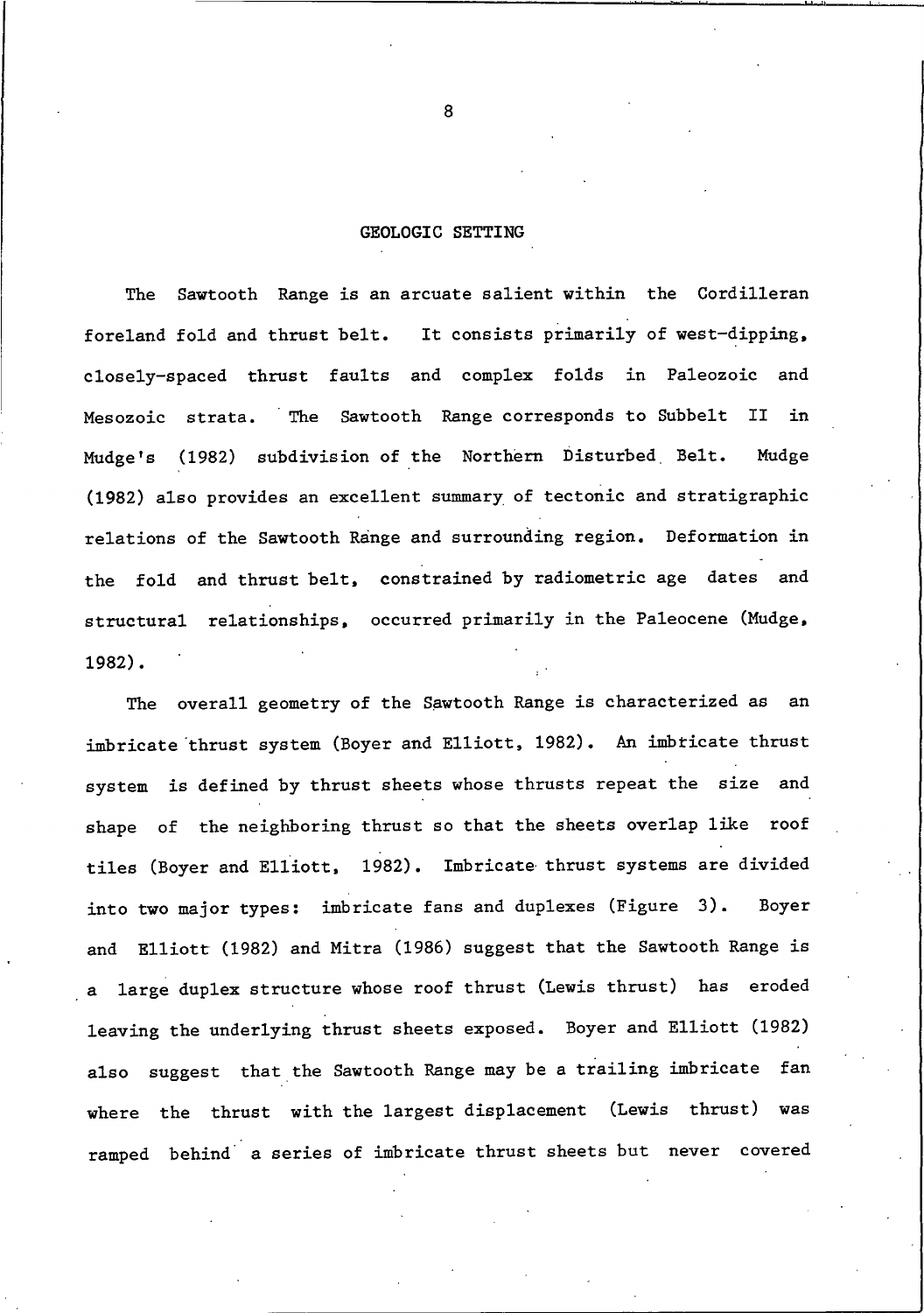them (Figure 3). In both interpretations, the deformation that formed the Sawtooth Range affected Paleozoic and Mesozoic rocks structurally below the Lewis thrust sheet.







The configuration of the Precambrian crystalline basement probably played an important role in the structural development of the Sawtooth Range (Mudge, 1982). The Sweetgrass Arch, composed of the Kevin-Sunburst Dome and the South Arch, is a basement high located just east of the central part of the Sawtooth Range. It is thought to have acted as a buttress which caused thrusts to ramp steeply during their translation eastward (Mudge, 1982). This high, established prior to Middle Jurassic sedimentation (Mudge, 1982), is reflected by northwest trending structure contours on top of the crystalline basement (Figure  $6)$ .